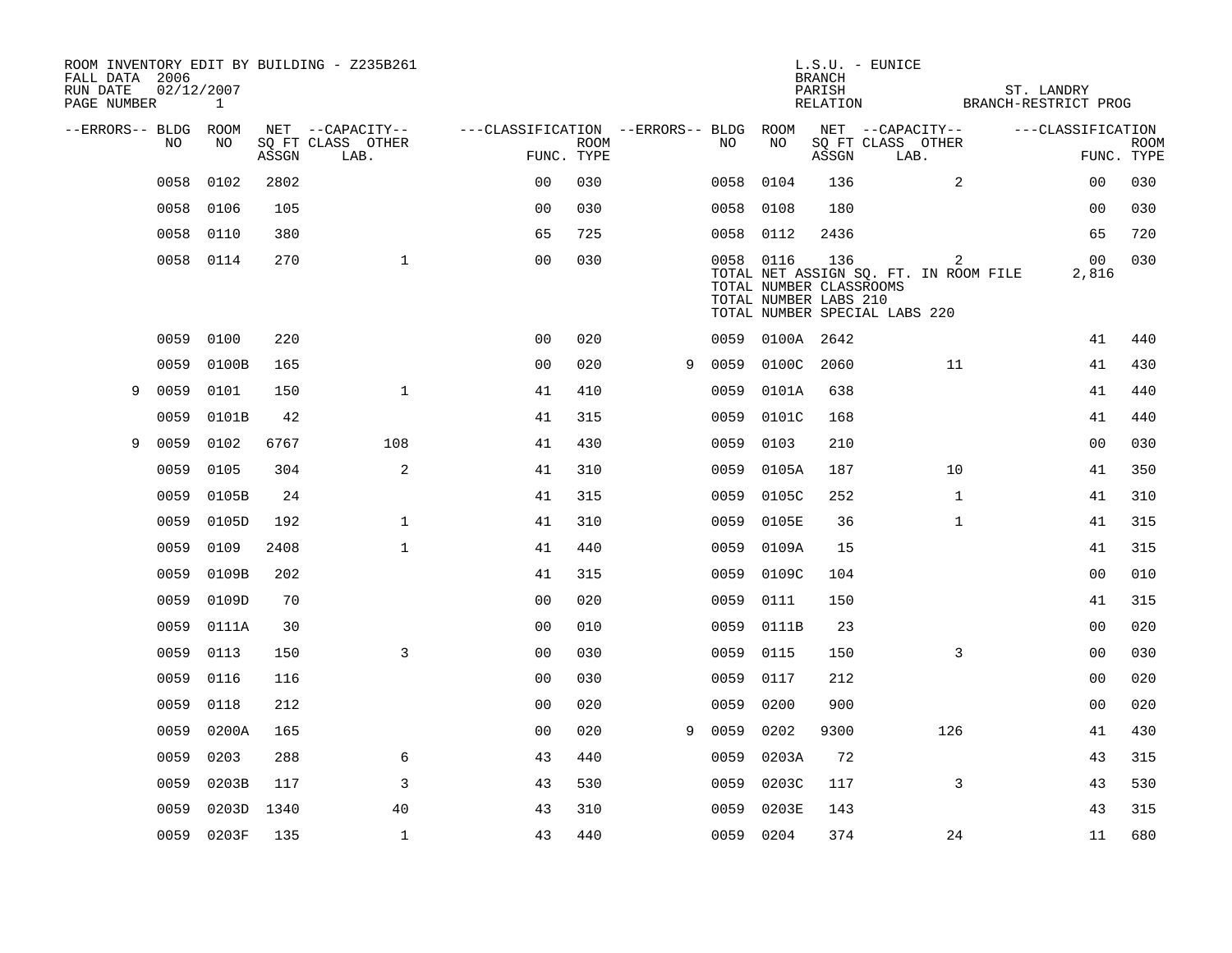| ROOM INVENTORY EDIT BY BUILDING - Z235B261<br>FALL DATA 2006<br>RUN DATE<br>PAGE NUMBER | 02/12/2007<br>2 |       |                                       |                                        |             |   |           |            | <b>BRANCH</b><br>PARISH<br>RELATION              | $L.S.U. - EUNICE$                                                      | ST. LANDRY<br>BRANCH-RESTRICT PROG |             |
|-----------------------------------------------------------------------------------------|-----------------|-------|---------------------------------------|----------------------------------------|-------------|---|-----------|------------|--------------------------------------------------|------------------------------------------------------------------------|------------------------------------|-------------|
|                                                                                         |                 |       |                                       |                                        |             |   |           |            |                                                  |                                                                        |                                    |             |
| --ERRORS-- BLDG ROOM<br>NO                                                              | NO              |       | NET --CAPACITY--<br>SQ FT CLASS OTHER | ---CLASSIFICATION --ERRORS-- BLDG ROOM | <b>ROOM</b> |   | NO.       | NO         |                                                  | NET --CAPACITY--<br>SQ FT CLASS OTHER                                  | ---CLASSIFICATION                  | <b>ROOM</b> |
|                                                                                         |                 | ASSGN | LAB.                                  | FUNC. TYPE                             |             |   |           |            | ASSGN                                            | LAB.                                                                   |                                    | FUNC. TYPE  |
| 0059                                                                                    | 0205            | 196   |                                       | 0 <sub>0</sub>                         | 030         |   | 0059      | 0206       | 165                                              | 6                                                                      | 43                                 | 440         |
| 0059                                                                                    | 0207            | 140   |                                       | 0 <sub>0</sub>                         | 010         |   | 0059      | 0207A      | 54                                               |                                                                        | 00                                 | 010         |
| 0059                                                                                    | 0207B           | 23    |                                       | 0 <sub>0</sub>                         | 020         |   | 0059      | 0208       | 144                                              | $7\phantom{.0}$                                                        | 41                                 | 410         |
| 0059                                                                                    | 0209            | 154   | 3                                     | 00                                     | 030         |   | 0059      | 0210       | 156                                              |                                                                        | 46                                 | 455         |
| 0059                                                                                    | 0211            | 154   | 3                                     | 00                                     | 030         | 9 | 0059      | 0213       | 2728                                             | $\mathbf{1}$                                                           | 41                                 | 430         |
| 0059                                                                                    | 0214            | 192   | 8                                     | 41                                     | 410         | 9 | 0059      | 0216       | 152                                              | $\mathbf{1}$                                                           | 43                                 | 410         |
| 0059                                                                                    | 0221            | 493   | 19                                    | 92                                     | 650         |   | 0059 0243 |            | 210                                              |                                                                        | 00                                 | 020         |
|                                                                                         | 0059 0244       | 210   |                                       | 0 <sub>0</sub>                         | 020         |   |           |            | TOTAL NUMBER CLASSROOMS<br>TOTAL NUMBER LABS 210 | TOTAL NET ASSIGN SQ. FT. IN ROOM FILE<br>TOTAL NUMBER SPECIAL LABS 220 | 32,153                             |             |
| 0060                                                                                    | 0001            | 448   |                                       | 0 <sub>0</sub>                         | 030         |   | 0060 0002 |            | 429                                              |                                                                        | 00                                 | 030         |
| 0060                                                                                    | 0100            | 4180  |                                       | 0 <sub>0</sub>                         | 020         |   | 0060 0101 |            | 24                                               |                                                                        | 0 <sub>0</sub>                     | 030         |
| 0060                                                                                    | 0102            | 288   | $\mathbf{1}$                          | 63                                     | 350         |   | 0060      | 0104       | 100                                              | $\mathbf{1}$                                                           | 63                                 | 315         |
| 0060                                                                                    | 0105            | 312   | 3                                     | 63                                     | 310         |   |           | 0060 0105A | 324                                              | $\mathbf{1}$                                                           | 61                                 | 310         |
| 0060                                                                                    | 0105B           | 475   | $\mathbf 1$                           | 61                                     | 310         |   | 0060      | 0105C      | 20                                               |                                                                        | 61                                 | 315         |
| 0060                                                                                    | 0106            | 84    |                                       | 61                                     | 315         |   | 0060      | 0108       | 120                                              | $\mathbf{1}$                                                           | 71                                 | 310         |
| 0060                                                                                    | 0111            | 180   | $\mathbf{1}$                          | 62                                     | 310         |   | 0060      | 0111A      | 288                                              | $\mathbf{1}$                                                           | 61                                 | 310         |
| 0060                                                                                    | 0112            | 2800  | 312                                   | 11                                     | 610         |   | 0060      | 0112A      | 429                                              |                                                                        | 00                                 | 030         |
| 0060                                                                                    | 0115            | 504   | 3                                     | 62                                     | 310         |   | 0060      | 0115A      | 180                                              | $\mathbf{1}$                                                           | 61                                 | 310         |
| 0060                                                                                    | 0115B           | 20    |                                       | 62                                     | 315         |   | 0060      | 0118       | 230                                              | $\mathbf{1}$                                                           | 63                                 | 310         |
| 0060                                                                                    | 0119            | 30    |                                       | 0 <sub>0</sub>                         | 030         |   | 0060      | 0120       | 263                                              | $\mathbf{1}$                                                           | 63                                 | 310         |
| 0060                                                                                    | 0122            | 108   | $\mathbf 1$                           | 63                                     | 310         |   | 0060      | 0123       | 56                                               |                                                                        | 00                                 | 010         |
| 0060                                                                                    | 0124            | 240   |                                       | 63                                     | 315         |   | 0060      | 0127       | 430                                              |                                                                        | 63                                 | 315         |
| 0060                                                                                    | 0128            | 120   | $\mathbf{1}$                          | 65                                     | 310         |   | 0060      | 0130       | 120                                              | $\mathbf{1}$                                                           | 52                                 | 310         |
| 0060                                                                                    | 0131            | 56    |                                       | 0 <sub>0</sub>                         | 010         |   | 0060      | 0132       | 30                                               |                                                                        | 0 <sub>0</sub>                     | 030         |
|                                                                                         | 0060 0134       | 240   |                                       | 92                                     | 650         |   | 0060 0138 |            | 540                                              | 17                                                                     | 62                                 | 310         |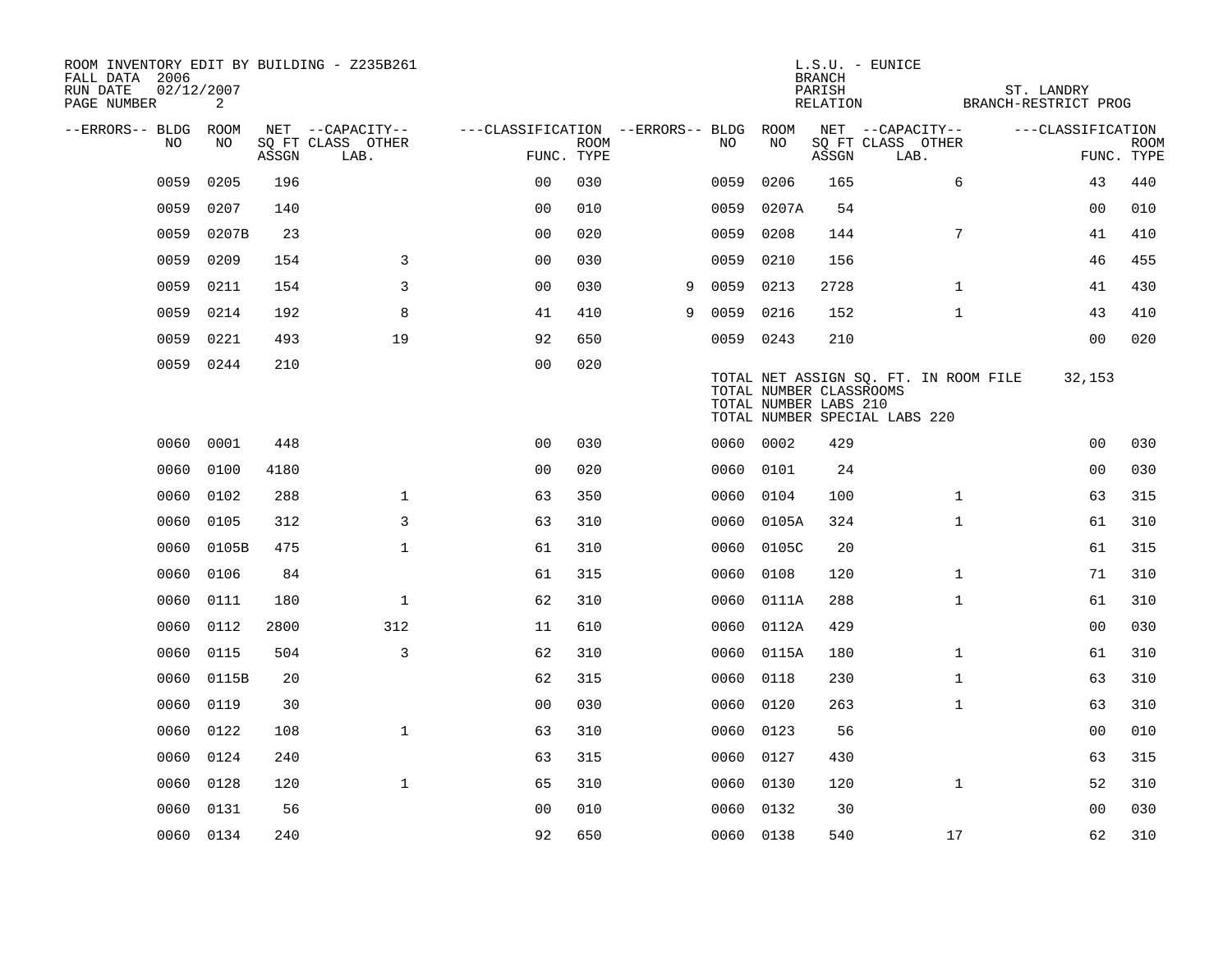| ROOM INVENTORY EDIT BY BUILDING - Z235B261<br>FALL DATA 2006<br>RUN DATE<br>PAGE NUMBER | 02/12/2007<br>3 |       |                           |              |                                   |                           |      |            | <b>BRANCH</b><br>PARISH<br>RELATION | $L.S.U. - EUNICE$         |              | ST. LANDRY<br>BRANCH-RESTRICT PROG |                           |
|-----------------------------------------------------------------------------------------|-----------------|-------|---------------------------|--------------|-----------------------------------|---------------------------|------|------------|-------------------------------------|---------------------------|--------------|------------------------------------|---------------------------|
| --ERRORS-- BLDG                                                                         | ROOM            |       | NET --CAPACITY--          |              | ---CLASSIFICATION --ERRORS-- BLDG |                           |      | ROOM       |                                     | NET --CAPACITY--          |              | ---CLASSIFICATION                  |                           |
| NO                                                                                      | NO              | ASSGN | SQ FT CLASS OTHER<br>LAB. |              |                                   | <b>ROOM</b><br>FUNC. TYPE | NO   | NO         | ASSGN                               | SQ FT CLASS OTHER<br>LAB. |              |                                    | <b>ROOM</b><br>FUNC. TYPE |
| 0060                                                                                    | 0139            | 452   | 30                        |              | 11                                | 110                       | 0060 | 0140       | 559                                 | 30                        |              | 11                                 | 110                       |
| 0060                                                                                    | 0141            | 456   | 30                        |              | 11                                | 110                       | 0060 | 0142       | 580                                 | 35                        |              | 11                                 | 110                       |
| 0060                                                                                    | 0143            | 454   | 30                        |              | 11                                | 110                       | 0060 | 0144       | 580                                 | 35                        |              | 11                                 | 110                       |
| 0060                                                                                    | 0145            | 699   | $\overline{7}$            |              | 91                                | 255                       | 0060 | 0146       | 580                                 |                           | $\mathbf{1}$ | 53                                 | 310                       |
| 0060                                                                                    | 0147            | 492   |                           | 6            | 91                                | 455                       | 0060 | 0147A      | 102                                 |                           | $\mathbf{1}$ | 53                                 | 310                       |
| 0060                                                                                    | 0147B           | 102   |                           | $\mathbf 1$  | 53                                | 310                       |      | 0060 0150A | 84                                  |                           | $\mathbf{1}$ | 91                                 | 315                       |
| 0060                                                                                    | 0150B           | 98    |                           | $\mathbf{1}$ | 51                                | 310                       | 0060 | 0150C      | 210                                 |                           | $\mathbf{1}$ | 63                                 | 315                       |
| 0060                                                                                    | 0150D           | 148   |                           | $\mathbf{1}$ | 0 <sub>0</sub>                    | 020                       | 0060 | 0151       | 287                                 |                           |              | 0 <sub>0</sub>                     | 020                       |
| 0060                                                                                    | 0151A           | 143   |                           | 2            | 0 <sub>0</sub>                    | 030                       | 0060 | 0151B      | 143                                 |                           | 3            | 0 <sub>0</sub>                     | 030                       |
| 0060                                                                                    | 0152            | 120   |                           | $\mathbf{1}$ | 53                                | 310                       |      | 0060 0152A | 120                                 |                           | $\mathbf{1}$ | 51                                 | 310                       |
| 0060                                                                                    | 0154            | 30    |                           |              | 0 <sub>0</sub>                    | 030                       | 0060 | 0155       | 49                                  |                           |              | 00                                 | 010                       |
| 0060                                                                                    | 0156            | 120   |                           | $\mathbf{1}$ | 53                                | 310                       | 0060 | 0157       | 53                                  |                           |              | 0 <sub>0</sub>                     | 020                       |
| 0060                                                                                    | 0158            | 88    |                           |              | 0 <sub>0</sub>                    | 030                       | 0060 | 0160       | 130                                 |                           | $\mathbf{1}$ | 53                                 | 310                       |
| 0060                                                                                    | 0200            | 3568  |                           |              | 0 <sub>0</sub>                    | 020                       | 0060 | 0201       | 919                                 | 61                        |              | 11                                 | 110                       |
| 0060                                                                                    | 0202            | 1160  | 23                        |              | 11                                | 210                       | 0060 | 0207       | 132                                 |                           | $\mathbf{1}$ | 46                                 | 310                       |
| 0060                                                                                    | 0207A           | 144   |                           | $\mathbf{1}$ | 11                                | 310                       | 0060 | 0209       | 132                                 |                           | 2            | 11                                 | 315                       |
| 0060                                                                                    | 0210            | 1131  | 32                        |              | 11                                | 210                       | 0060 | 0211       | 120                                 |                           | 4            | 11                                 | 310                       |
| 0060                                                                                    | 0213            | 40    |                           |              | 0 <sub>0</sub>                    | 030                       | 0060 | 0215       | 132                                 |                           | $\mathbf{1}$ | 11                                 | 310                       |
| 0060                                                                                    | 0217            | 121   |                           | $\mathbf 1$  | 11                                | 310                       | 0060 | 0218       | 1160                                | 32                        |              | 11                                 | 210                       |
| 0060                                                                                    | 0219            | 960   | 64                        |              | 11                                | 110                       | 0060 | 0224       | 500                                 | 33                        |              | 44                                 | 220                       |
| 0060                                                                                    | 0225            | 49    |                           |              | 0 <sub>0</sub>                    | 010                       | 0060 | 0227       | 287                                 |                           |              | 0 <sub>0</sub>                     | 020                       |
| 0060                                                                                    | 0227A           | 143   |                           | 2            | 0 <sub>0</sub>                    | 030                       | 0060 | 0227B      | 143                                 |                           | 2            | 00                                 | 030                       |
| 0060                                                                                    | 0229            | 56    |                           |              | 0 <sub>0</sub>                    | 030                       | 0060 | 0230       | 1160                                | 32                        |              | 11                                 | 210                       |
| 0060                                                                                    | 0231            | 842   | 56                        |              | 11                                | 110                       | 0060 | 0235       | 110                                 |                           | $\mathbf{1}$ | 11                                 | 310                       |
| 0060                                                                                    | 0237            | 312   |                           | 12           | 46                                | 350                       | 0060 | 0238       | 1131                                | 32                        |              | 11                                 | 210                       |
| 0060                                                                                    | 0241            | 110   |                           | $\mathbf{1}$ | 11                                | 310                       |      | 0060 0243  | 110                                 |                           | $\mathbf{1}$ | 11                                 | 310                       |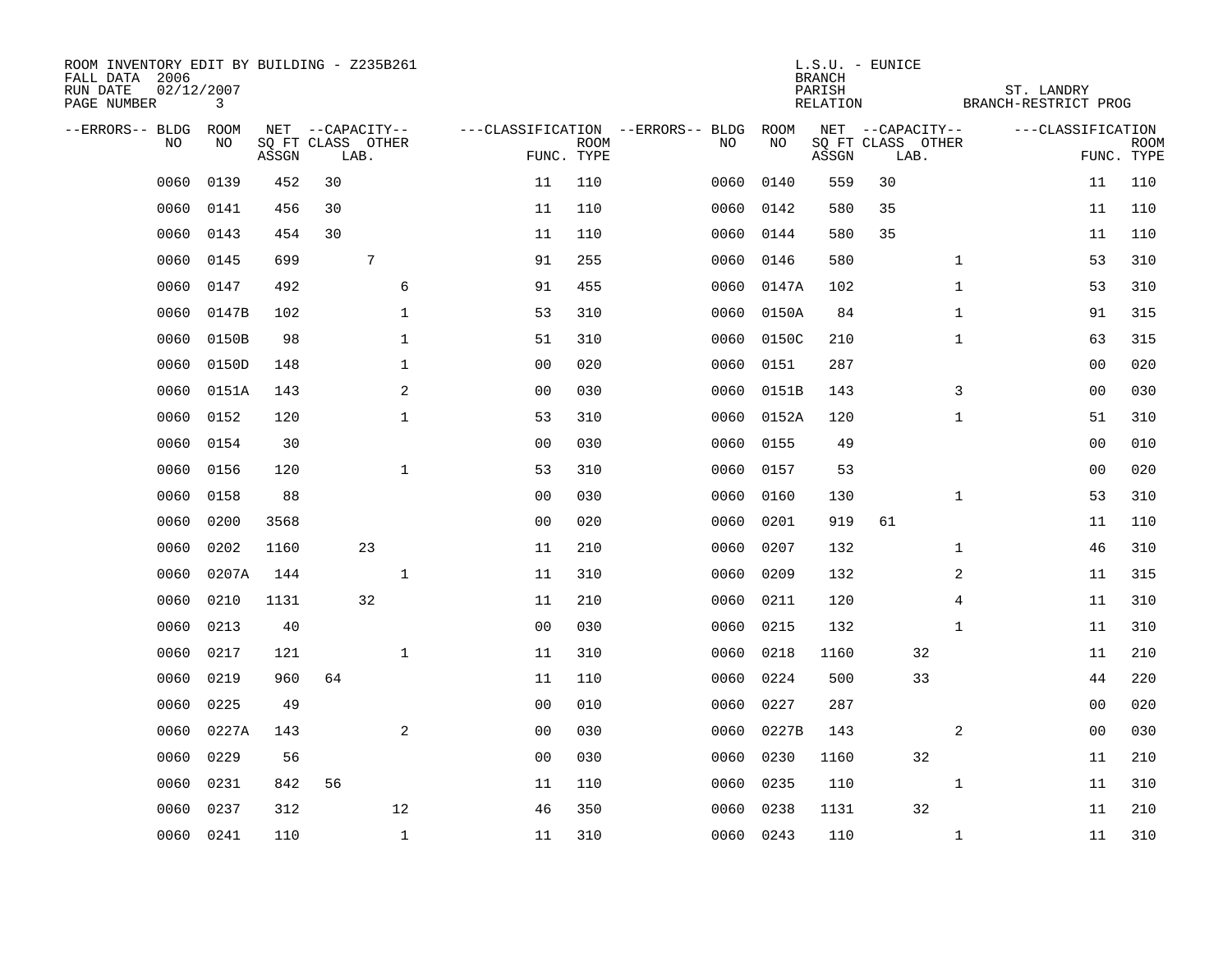| ROOM INVENTORY EDIT BY BUILDING - Z235B261<br>FALL DATA 2006<br>RUN DATE<br>PAGE NUMBER | 02/12/2007<br>4 |       |                           |                |             |                                   |            | <b>BRANCH</b><br>PARISH<br>RELATION | $L.S.U. - EUNICE$         | ST. LANDRY<br>BRANCH-RESTRICT PROG |                |                           |
|-----------------------------------------------------------------------------------------|-----------------|-------|---------------------------|----------------|-------------|-----------------------------------|------------|-------------------------------------|---------------------------|------------------------------------|----------------|---------------------------|
| --ERRORS-- BLDG                                                                         | ROOM            |       | NET --CAPACITY--          |                |             | ---CLASSIFICATION --ERRORS-- BLDG | ROOM       |                                     | NET --CAPACITY--          | ---CLASSIFICATION                  |                |                           |
| N <sub>O</sub>                                                                          | NO.             | ASSGN | SO FT CLASS OTHER<br>LAB. | FUNC. TYPE     | <b>ROOM</b> | NO.                               | NO         | ASSGN                               | SQ FT CLASS OTHER<br>LAB. |                                    |                | <b>ROOM</b><br>FUNC. TYPE |
| 0060                                                                                    | 0245            | 110   | $\mathbf{1}$              | 11             | 310         | 0060                              | 0246       | 1160                                | 32                        |                                    | 11             | 210                       |
| 0060                                                                                    | 0247            | 864   | 57                        | 11             | 110         | 0060                              | 0247A      | 252                                 |                           |                                    | 61             | 315                       |
| 0060                                                                                    | 0248            | 88    |                           | 11             | 315         | 0060                              | 0250       | 1528                                |                           |                                    | 11             | 215                       |
| 0060                                                                                    | 0250A           | 72    |                           | 11             | 215         | 0060                              | 0250B      | 88                                  |                           |                                    | 11             | 215                       |
| 0060                                                                                    | 0251            | 287   |                           | 00             | 020         | 0060                              | 0251A      | 143                                 |                           | 3                                  | 00             | 030                       |
| 0060                                                                                    | 0251B           | 143   | 3                         | 11             | 310         | 0060                              | 0252       | 88                                  | 4                         |                                    | 11             | 115                       |
| 0060                                                                                    | 0253            | 49    |                           | 0 <sub>0</sub> | 010         | 0060                              | 0255       | 53                                  |                           |                                    | 00             | 020                       |
| 0060                                                                                    | 0300            | 3516  |                           | 0 <sub>0</sub> | 020         | 0060                              | 0301       | 654                                 | 43                        |                                    | 11             | 110                       |
| 0060                                                                                    | 0302            | 1392  | 32                        | 11             | 210         | 0060                              | 0302A      | 1362                                |                           |                                    | 11             | 215                       |
| 0060                                                                                    | 0302B           | 200   |                           | 11             | 215         | 0060                              | 0302C      | 160                                 |                           |                                    | 11             | 215                       |
| 0060                                                                                    | 0302D           | 200   |                           | 11             | 215         | 0060                              | 0302E      | 70                                  |                           |                                    | 11             | 215                       |
| 0060                                                                                    | 0305            | 144   | $\mathbf{1}$              | 12             | 310         | 0060                              | 0307       | 176                                 |                           | $\mathbf{1}$                       | 11             | 310                       |
| 0060                                                                                    | 0308            | 132   | $\mathbf{1}$              | 11             | 310         | 0060                              | 0309       | 12                                  |                           |                                    | 0 <sub>0</sub> | 020                       |
| 0060                                                                                    | 0309A           | 98    | $\mathbf{1}$              | 52             | 250         | 0060                              | 0312       | 132                                 |                           | $\mathbf{1}$                       | 12             | 310                       |
| 0060                                                                                    | 0313            | 108   | $\mathbf{1}$              | 11             | 310         | 0060                              | 0313A      | 108                                 |                           | $\mathbf{1}$                       | 11             | 310                       |
| 0060                                                                                    | 0315            | 108   | $\mathbf 1$               | 12             | 310         | 0060                              | 0316       | 1392                                | 32                        |                                    | 11             | 210                       |
| 0060                                                                                    | 0316A           | 200   |                           | 11             | 215         | 0060                              | 0316B      | 200                                 |                           |                                    | 11             | 215                       |
| 0060                                                                                    | 0317            | 1170  | 18                        | 11             | 210         | 0060                              | 0317A      | 187                                 |                           |                                    | 11             | 215                       |
| 0060                                                                                    | 0325            | 49    |                           | 0 <sub>0</sub> | 010         | 0060                              | 0326       | 200                                 | 4                         |                                    | 12             | 220                       |
| 0060                                                                                    | 0327            | 287   |                           | 0 <sub>0</sub> | 020         | 0060                              | 0327A      | 143                                 |                           | 2                                  | 0 <sub>0</sub> | 030                       |
| 0060                                                                                    | 0327B           | 143   | 2                         | 0 <sub>0</sub> | 030         | 0060                              | 0328       | 200                                 |                           | $\mathbf{1}$                       | 11             | 310                       |
| 0060                                                                                    | 0329            | 63    |                           | 0 <sub>0</sub> | 030         | 0060                              | 0331       | 957                                 | 20                        |                                    | 12             | 210                       |
| 0060                                                                                    | 0332            | 1392  | 32                        | 12             | 220         | 0060                              | 0337       | 120                                 |                           | $\mathbf{1}$                       | 11             | 310                       |
| 0060                                                                                    | 0338            | 132   | $\mathbf{1}$              | 12             | 310         | 0060                              | 0339       | 228                                 |                           | $\mathbf{1}$                       | 11             | 310                       |
| 0060                                                                                    | 0340            | 120   | $\mathbf{1}$              | 11             | 310         | 0060                              | 0341       | 120                                 |                           | $\mathbf{1}$                       | 11             | 310                       |
|                                                                                         | 0060 0343       | 960   | 30                        | 11             | 210         |                                   | 0060 0343A | 440                                 |                           |                                    | 11             | 215                       |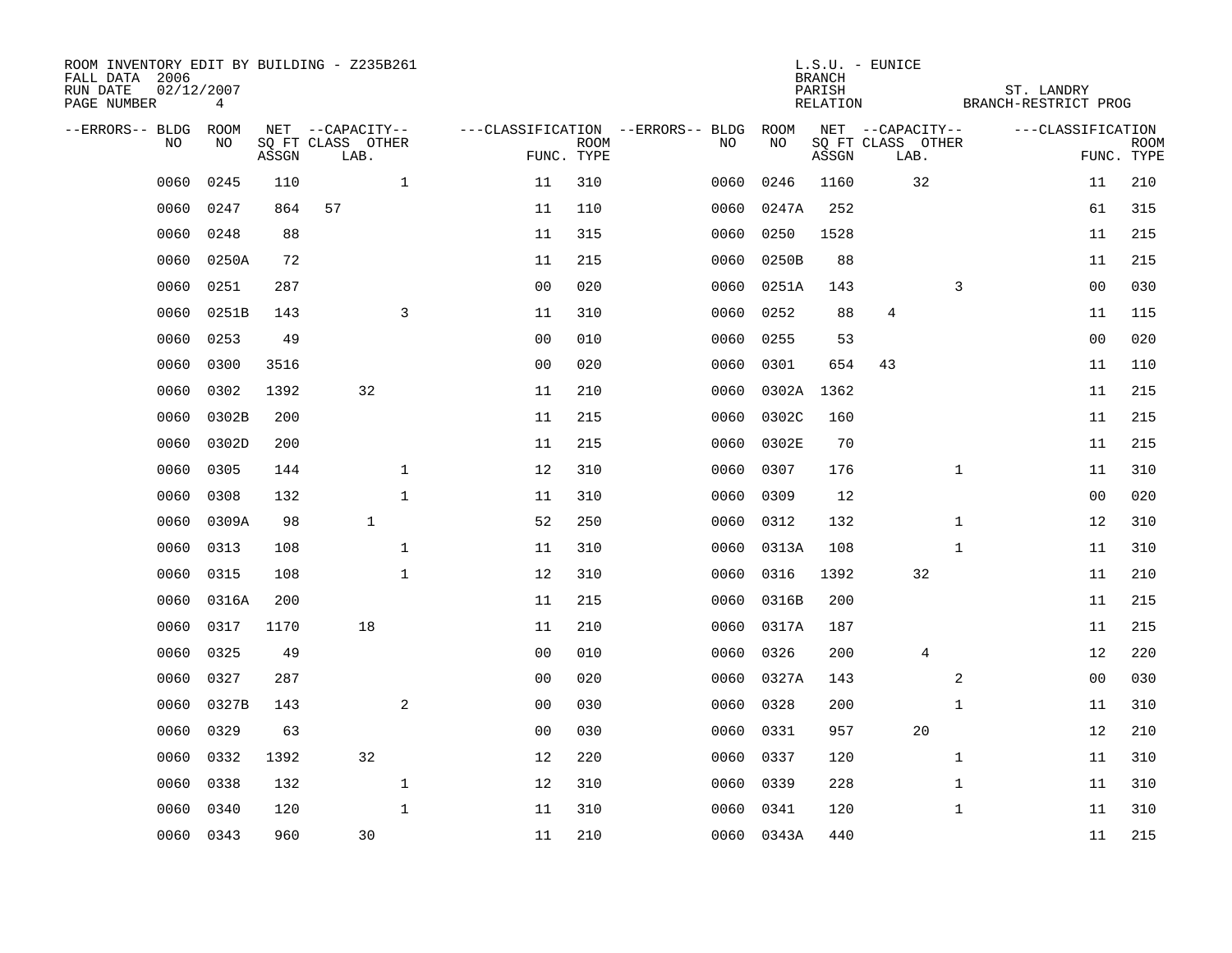| ROOM INVENTORY EDIT BY BUILDING - Z235B261<br>FALL DATA 2006<br>02/12/2007<br>RUN DATE<br>PAGE NUMBER | 5          |       |                           |                                        |      |           |                                                  | <b>BRANCH</b><br>PARISH<br>RELATION | $L.S.U. - EUNICE$<br>BRANCH-RESTRICT PROG                              | ST. LANDRY                                 |                           |
|-------------------------------------------------------------------------------------------------------|------------|-------|---------------------------|----------------------------------------|------|-----------|--------------------------------------------------|-------------------------------------|------------------------------------------------------------------------|--------------------------------------------|---------------------------|
| --ERRORS-- BLDG ROOM                                                                                  |            |       | NET --CAPACITY--          | ---CLASSIFICATION --ERRORS-- BLDG ROOM |      |           |                                                  |                                     | NET --CAPACITY--                                                       | ---CLASSIFICATION                          |                           |
| NO                                                                                                    | NO.        | ASSGN | SQ FT CLASS OTHER<br>LAB. | FUNC. TYPE                             | ROOM | NO        | NO                                               | ASSGN                               | SQ FT CLASS OTHER<br>LAB.                                              |                                            | <b>ROOM</b><br>FUNC. TYPE |
| 0060                                                                                                  | 0344       | 1392  | 32                        | 63                                     | 730  | 0060      | 0348                                             | 200                                 | $\mathbf{1}$                                                           | 11                                         | 310                       |
| 0060                                                                                                  | 0349       | 287   |                           | 0 <sub>0</sub>                         | 020  |           | 0060 0349A                                       | 143                                 | 2                                                                      | 00                                         | 030                       |
| 0060                                                                                                  | 0349B      | 143   | 2                         | 0 <sub>0</sub>                         | 030  | 0060 0350 |                                                  | 200                                 | $\overline{4}$                                                         | 11                                         | 310                       |
|                                                                                                       | 0060 0351  | 49    |                           | 0 <sub>0</sub>                         | 010  | 0060 0353 | TOTAL NUMBER CLASSROOMS<br>TOTAL NUMBER LABS 210 | 53                                  | TOTAL NET ASSIGN SQ. FT. IN ROOM FILE<br>TOTAL NUMBER SPECIAL LABS 220 | 00<br>43,557<br>11<br>11<br>$\overline{3}$ | 020                       |
|                                                                                                       | 0061 0001  | 4000  | $\mathbf{1}$              | 92                                     | 970  |           | TOTAL NUMBER CLASSROOMS<br>TOTAL NUMBER LABS 210 |                                     | TOTAL NET ASSIGN SQ. FT. IN ROOM FILE<br>TOTAL NUMBER SPECIAL LABS 220 | 4,000                                      |                           |
|                                                                                                       | 0062 0100  | 7810  | 300                       | 91                                     | 630  |           | 0062 0100B                                       | 780                                 | 60                                                                     | 91                                         | 650                       |
|                                                                                                       | 0062 0100C | 490   |                           | 0 <sub>0</sub>                         | 020  |           | 0062 0100D                                       | 6868                                | 200                                                                    | 91                                         | 630                       |
|                                                                                                       | 0062 0101  | 135   | 2                         | 11                                     | 310  | 0062 0102 |                                                  | 135                                 | $\mathbf{1}$                                                           | 91                                         | 310                       |
|                                                                                                       | 0062 0103  | 202   | $\overline{4}$            | 0 <sub>0</sub>                         | 030  | 0062 0104 |                                                  | 202                                 | 4                                                                      | 00                                         | 030                       |
|                                                                                                       | 0062 0105  | 1032  | $\mathbf 1$               | 0 <sub>0</sub>                         | 030  | 0062 0106 |                                                  | 576                                 | 20                                                                     | 91                                         | 310                       |
|                                                                                                       | 0062 0107  | 1065  | 25                        | 91                                     | 635  |           | 0062 0107A                                       | 998                                 |                                                                        | 91                                         | 635                       |
|                                                                                                       | 0062 0107B | 360   |                           | 91                                     | 635  |           | 0062 0107C                                       | 63                                  | $\mathbf{1}$                                                           | 91                                         | 310                       |
|                                                                                                       | 0062 0107D | 210   |                           | 91                                     | 635  |           | 0062 0107E                                       | 75                                  |                                                                        | 91                                         | 635                       |
|                                                                                                       | 0062 0107F | 98    |                           | 91                                     | 635  |           | 0062 0107G                                       | 56                                  |                                                                        | 91                                         | 635                       |
|                                                                                                       | 0062 0107H | 56    |                           | 91                                     | 635  |           | 0062 0107I                                       | 200                                 |                                                                        | 91                                         | 635                       |
|                                                                                                       | 0062 0107J | 126   | 2                         | 91                                     | 635  |           | 0062 0107K                                       | 126                                 | 2                                                                      | 91                                         | 635                       |
|                                                                                                       | 0062 0107L | 163   |                           | 91                                     | 635  |           | 0062 0107M                                       | 163                                 |                                                                        | 91                                         | 635                       |
|                                                                                                       | 0062 0108A | 120   | $\mathbf 1$               | 93                                     | 310  |           | 0062 0108B                                       | 168                                 | $\mathbf{1}$                                                           | 93                                         | 310                       |
|                                                                                                       | 0062 0109  | 528   | 30                        | 91                                     | 680  | 0062 0110 |                                                  | 360                                 | 4                                                                      | 54                                         | 310                       |
|                                                                                                       | 0062 0110A | 168   | $\mathbf{1}$              | 54                                     | 310  |           | 0062 0110B                                       | 168                                 | $\mathbf{1}$                                                           | 54                                         | 310                       |
|                                                                                                       | 0062 0110C | 168   | $\mathbf 1$               | 54                                     | 310  |           | 0062 0110D                                       | 35                                  | $\mathbf{1}$                                                           | 54                                         | 350                       |
|                                                                                                       | 0062 0110E | 35    | $\mathbf{1}$              | 54                                     | 730  | 0062 0112 |                                                  | 312                                 | 2                                                                      | 51                                         | 310                       |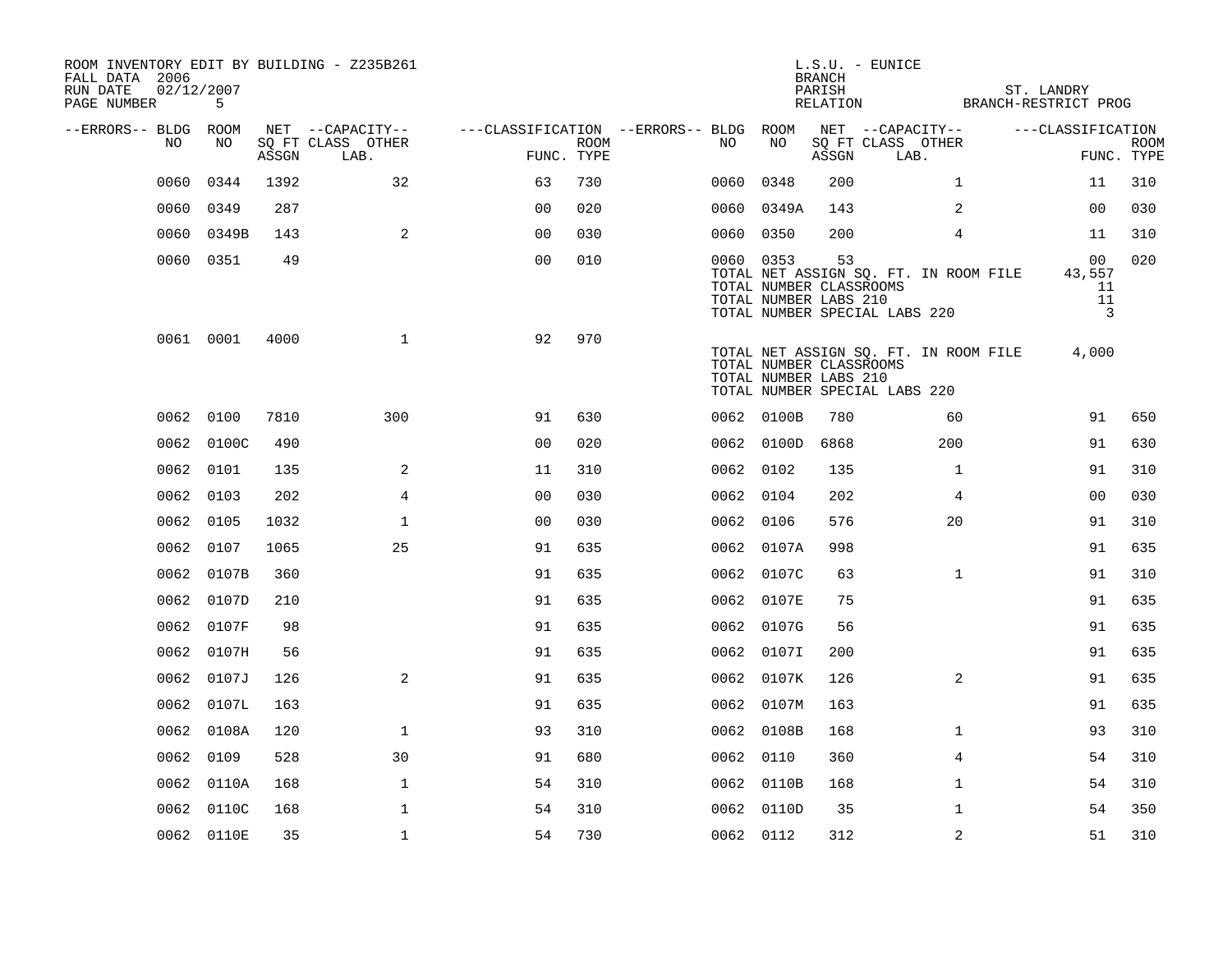| ROOM INVENTORY EDIT BY BUILDING - Z235B261<br>FALL DATA 2006<br>02/12/2007<br>RUN DATE<br>PAGE NUMBER | 6          |       |                           |                                        |             |   |           |            | <b>BRANCH</b><br>PARISH<br>RELATION              | $L.S.U. - EUNICE$                                                      | ST. LANDRY<br>BRANCH-RESTRICT PROG |                           |
|-------------------------------------------------------------------------------------------------------|------------|-------|---------------------------|----------------------------------------|-------------|---|-----------|------------|--------------------------------------------------|------------------------------------------------------------------------|------------------------------------|---------------------------|
| --ERRORS-- BLDG ROOM                                                                                  |            |       | NET --CAPACITY--          | ---CLASSIFICATION --ERRORS-- BLDG ROOM |             |   |           |            |                                                  | NET --CAPACITY--                                                       | ---CLASSIFICATION                  |                           |
| NO                                                                                                    | NO         | ASSGN | SQ FT CLASS OTHER<br>LAB. | FUNC. TYPE                             | <b>ROOM</b> |   | NO        | NO         | ASSGN                                            | SQ FT CLASS OTHER<br>LAB.                                              |                                    | <b>ROOM</b><br>FUNC. TYPE |
| 0062                                                                                                  | 0112A      | 160   | $\mathbf 1$               | 51                                     | 310         |   |           | 0062 0112B | 120                                              | $\mathbf{1}$                                                           | 51                                 | 310                       |
| 0062                                                                                                  | 0112C      | 120   | $\mathbf 1$               | 53                                     | 310         |   |           | 0062 0112D | 140                                              | $\mathbf{1}$                                                           | 51                                 | 350                       |
| 0062                                                                                                  | 0112E      | 140   |                           | 63                                     | 730         |   |           | 0062 0112F | 80                                               |                                                                        | 0 <sub>0</sub>                     | 030                       |
| 0062                                                                                                  | 0113       | 300   | 6                         | 62                                     | 315         |   | 0062 0114 |            | 1050                                             | $\mathbf{1}$                                                           | 46                                 | 670                       |
| 0062                                                                                                  | 0115       | 176   | $\mathbf{1}$              | 63                                     | 310         |   | 0062 0116 |            | 564                                              | $\mathbf{1}$                                                           | 91                                 | 310                       |
| 0062                                                                                                  | 0117       | 306   | $\mathbf{1}$              | 0 <sub>0</sub>                         | 030         |   | 0062 0118 |            | 72                                               | $\mathbf{1}$                                                           | 64                                 | 535                       |
| 0062                                                                                                  | 0119       | 146   | $\mathbf{1}$              | 65                                     | 735         |   | 0062 0120 |            | 233                                              |                                                                        | 00                                 | 030                       |
| 0062                                                                                                  | 0121       | 220   |                           | 63                                     | 730         | 9 | 0062 0122 |            | 627                                              | 6                                                                      | 51                                 | 410                       |
| 0062                                                                                                  | 0123       | 3468  | 3                         | 91                                     | 660         |   |           | 0062 0123A | 150                                              | $\mathbf{1}$                                                           | 91                                 | 310                       |
|                                                                                                       | 0062 0123B | 150   | $\mathbf 1$               | 91                                     | 310         |   |           | 0062 0123C | 1140                                             |                                                                        | 91                                 | 665                       |
| 0062                                                                                                  | 0124       | 300   | $\mathbf{1}$              | 0 <sub>0</sub>                         | 030         |   | 0062 0125 |            | 140                                              |                                                                        | 63                                 | 730                       |
| 0062                                                                                                  | 0126       | 1056  | 50                        | 71                                     | 680         |   | 0062 0127 |            | 1056                                             | 50                                                                     | 71                                 | 680                       |
| 0062                                                                                                  | 0128       | 1056  | 50                        | 71                                     | 680         |   | 0062 0129 |            | 282                                              |                                                                        | 63                                 | 730                       |
| 0062                                                                                                  | 0129A      | 570   |                           | 0 <sub>0</sub>                         | 030         |   | 0062 0130 |            | 156                                              |                                                                        | 0 <sub>0</sub>                     | 030                       |
|                                                                                                       | 0062 0130A | 65    |                           | 0 <sub>0</sub>                         | 030         |   |           |            | TOTAL NUMBER CLASSROOMS<br>TOTAL NUMBER LABS 210 | TOTAL NET ASSIGN SQ. FT. IN ROOM FILE<br>TOTAL NUMBER SPECIAL LABS 220 | 34,458                             |                           |
| 0063                                                                                                  | 0101       | 600   | 40                        | 11                                     | 110         |   | 0063 0102 |            | 140                                              | $\mathbf{1}$                                                           | 51                                 | 315                       |
| 0063                                                                                                  | 0102A      | 336   | $\mathbf 1$               | 56                                     | 310         |   |           | 0063 0102B | 208                                              | 2                                                                      | 55                                 | 310                       |
| 0063                                                                                                  | 0102C      | 168   | $\mathbf 1$               | 51                                     | 315         |   | 0063      | 0102D      | 221                                              | $\mathbf{1}$                                                           | 46                                 | 310                       |
| 0063                                                                                                  | 0102E      | 169   | 8                         | 46                                     | 350         |   |           | 0063 0102F | 182                                              | $\mathbf{1}$                                                           | 51                                 | 310                       |
| 0063                                                                                                  | 0102G      | 30    | $\mathbf{1}$              | 00                                     | 030         |   | 0063      | 0102H      | 182                                              |                                                                        | 51                                 | 730                       |
| 0063                                                                                                  | 0102J      | 30    | $\mathbf 1$               | 0 <sub>0</sub>                         | 030         |   |           | 0063 0102K | 50                                               |                                                                        | 0 <sub>0</sub>                     | 030                       |
| 0063                                                                                                  | 0102L      | 135   | $\mathbf{1}$              | 51                                     | 310         |   | 0063      | 0102M      | 238                                              |                                                                        | 51                                 | 730                       |
| 0063                                                                                                  | 0102N      | 96    |                           | 0 <sub>0</sub>                         | 020         |   | 0063      | 0102P      | 384                                              |                                                                        | 51                                 | 315                       |
|                                                                                                       | 0063 01020 | 153   |                           | 51                                     | 315         |   | 0063 0103 |            | 616                                              | 25                                                                     | 44                                 | 220                       |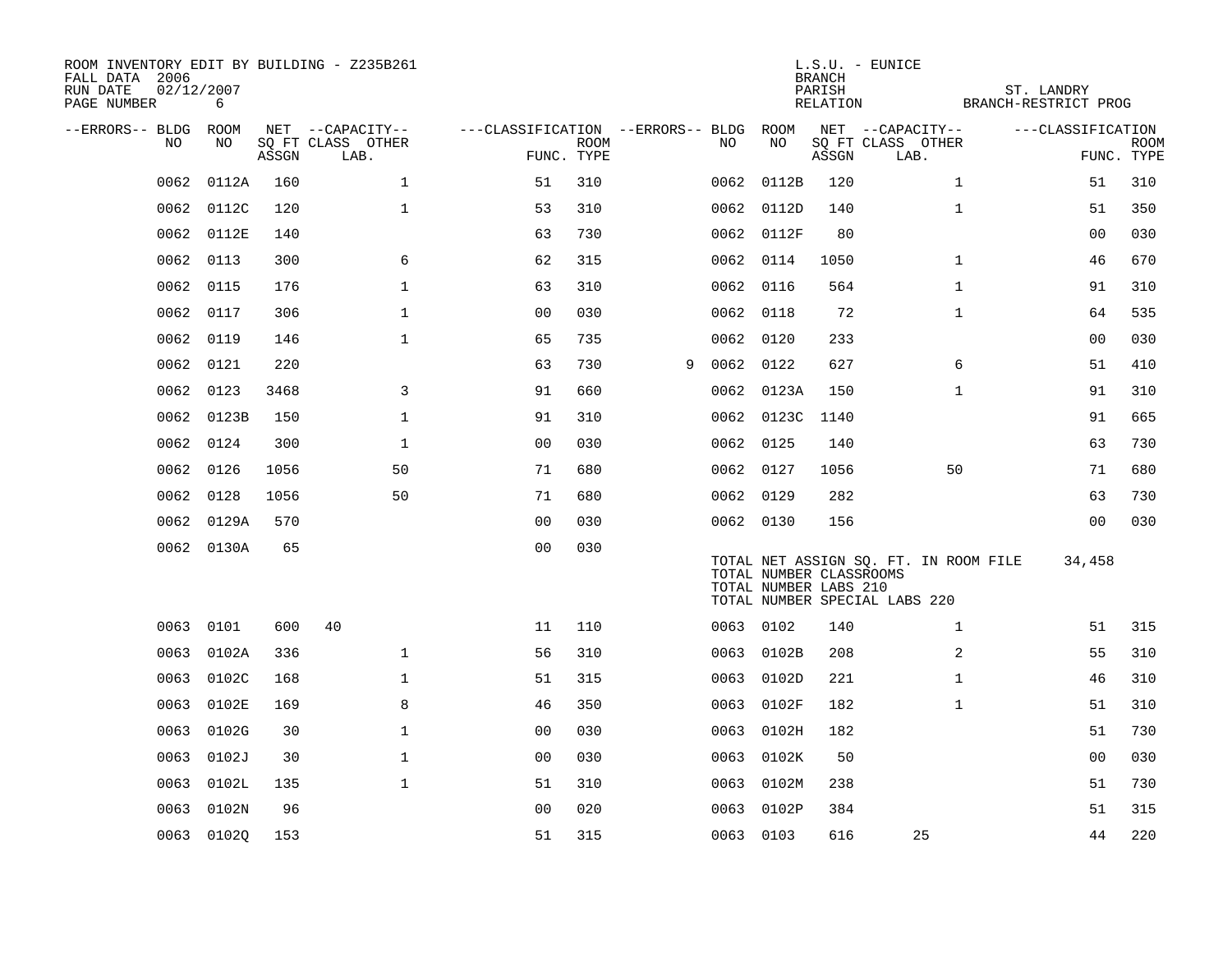| ROOM INVENTORY EDIT BY BUILDING - Z235B261<br>FALL DATA 2006<br>RUN DATE<br>PAGE NUMBER | 02/12/2007<br>$7\overline{ }$ |       |                                       |                |             |                                         |            | <b>BRANCH</b><br>PARISH<br>RELATION | $L.S.U. - EUNICE$                     | ST. LANDRY<br>BRANCH-RESTRICT PROG |                |             |
|-----------------------------------------------------------------------------------------|-------------------------------|-------|---------------------------------------|----------------|-------------|-----------------------------------------|------------|-------------------------------------|---------------------------------------|------------------------------------|----------------|-------------|
| --ERRORS-- BLDG<br>NO.                                                                  | ROOM<br>NO                    |       | NET --CAPACITY--<br>SQ FT CLASS OTHER |                | <b>ROOM</b> | ---CLASSIFICATION --ERRORS-- BLDG<br>NO | ROOM<br>NO |                                     | NET --CAPACITY--<br>SQ FT CLASS OTHER | ---CLASSIFICATION                  |                | <b>ROOM</b> |
|                                                                                         |                               | ASSGN | LAB.                                  | FUNC. TYPE     |             |                                         |            | ASSGN                               | LAB.                                  |                                    |                | FUNC. TYPE  |
| 0063                                                                                    | 0104                          | 104   | 2                                     | 44             | 710         | 0063                                    | 0104A      | 475                                 |                                       | 3                                  | 63             | 310         |
| 0063                                                                                    | 0105A                         | 300   | 8                                     | 63             | 310         | 0063                                    | 0105B      | 300                                 |                                       | 2                                  | 63             | 310         |
| 0063                                                                                    | 0106                          | 49    |                                       | 0 <sub>0</sub> | 020         | 0063                                    | 0106A      | 214                                 |                                       | 4                                  | 00             | 030         |
| 0063                                                                                    | 0107                          | 1170  | 40                                    | 11             | 210         | 0063                                    | 0107A      | 192                                 |                                       |                                    | 11             | 215         |
| 0063                                                                                    | 0107B                         | 80    | $\mathbf{1}$                          | 11             | 310         | 0063                                    | 0107C      | 56                                  |                                       |                                    | 0 <sub>0</sub> | 030         |
| 0063                                                                                    | 0108                          | 840   | 60                                    | 11             | 110         | 0063                                    | 0109       | 72                                  |                                       |                                    | 0 <sub>0</sub> | 010         |
| 0063                                                                                    | 0110                          | 1026  | 20                                    | 11             | 310         | 0063                                    | 0110A      | 80                                  | $\mathbf{1}$                          |                                    | 11             | 215         |
| 0063                                                                                    | 0110B                         | 80    | $\mathbf{1}$                          | 11             | 310         | 0063                                    | 0111       | 49                                  |                                       |                                    | 0 <sub>0</sub> | 020         |
| 0063                                                                                    | 0111A                         | 214   | 6                                     | 0 <sub>0</sub> | 030         | 0063                                    | 0112       | 1140                                | 24                                    |                                    | 12             | 210         |
| 0063                                                                                    | 0113                          | 1140  | 30                                    | 44             | 220         | 0063                                    | 0113A      | 54                                  |                                       |                                    | 44             | 730         |
| 0063                                                                                    | 0114                          | 80    |                                       | 0 <sub>0</sub> | 020         | 0063                                    | 0114A      | 182                                 |                                       | 3                                  | 0 <sub>0</sub> | 020         |
| 0063                                                                                    | 0114B                         | 96    |                                       | 0 <sub>0</sub> | 030         | 0063                                    | 0115       | 80                                  |                                       |                                    | 0 <sub>0</sub> | 020         |
| 0063                                                                                    | 0115A                         | 216   | $\mathbf{3}$                          | 0 <sub>0</sub> | 020         | 0063                                    | 0115B      | 35                                  |                                       |                                    | 00             | 030         |
| 0063                                                                                    | 0115C                         | 54    |                                       | 0 <sub>0</sub> | 030         | 0063                                    | 0116       | 90                                  |                                       | $\mathbf{1}$                       | 63             | 310         |
| 0063                                                                                    | 0117                          | 1040  | 2                                     | 63             | 310         | 0063                                    | 0118       | 1040                                |                                       | $\mathbf{1}$                       | 63             | 730         |
| 0063                                                                                    | 0119                          | 90    | $\mathbf{1}$                          | 12             | 310         | 0063                                    | 0120       | 140                                 |                                       | $\mathbf{1}$                       | 12             | 310         |
| 0063                                                                                    | 0121                          | 90    | $\mathbf{1}$                          | 63             | 310         | 0063                                    | 0122       | 100                                 |                                       |                                    | 63             | 715         |
| 0063                                                                                    | 0123                          | 140   |                                       | 12             | 715         | 0063                                    | 0124       | 90                                  |                                       | $\mathbf{1}$                       | 12             | 310         |
| 0063                                                                                    | 0125                          | 90    | $\mathbf{1}$                          | 12             | 310         | 0063                                    | 0126       | 187                                 | 12                                    |                                    | 11             | 350         |
| 0063                                                                                    | 0127                          | 90    | $\mathbf 1$                           | 12             | 310         | 0063                                    | 0128       | 88                                  |                                       | $\mathbf{1}$                       | 11             | 310         |
| 0063                                                                                    | 0129                          | 15    | $\mathbf 1$                           | 11             | 730         | 0063                                    | 0130       | 81                                  |                                       | $\mathbf{1}$                       | 11             | 310         |
| 0063                                                                                    | 0131                          | 81    | $\mathbf 1$                           | 11             | 310         | 0063                                    | 0132       | 81                                  |                                       | $\mathbf{1}$                       | 11             | 310         |
| 0063                                                                                    | 0133                          | 90    | $\mathbf 1$                           | 11             | 310         | 0063                                    | 0134       | 50                                  |                                       |                                    | 00             | 010         |
| 0063                                                                                    | 0135                          | 80    | $\mathbf 1$                           | 11             | 310         | 0063                                    | 0136       | 90                                  |                                       | $\mathbf{1}$                       | 11             | 310         |
| 0063                                                                                    | 0137                          | 90    | $\mathbf 1$                           | 11             | 310         | 0063                                    | 0138       | 90                                  |                                       | $\mathbf{1}$                       | 11             | 310         |
|                                                                                         | 0063 0139                     | 90    | $\mathbf{1}$                          | 11             | 310         |                                         | 0063 0140  | 19                                  |                                       | $\mathbf{1}$                       | 11             | 730         |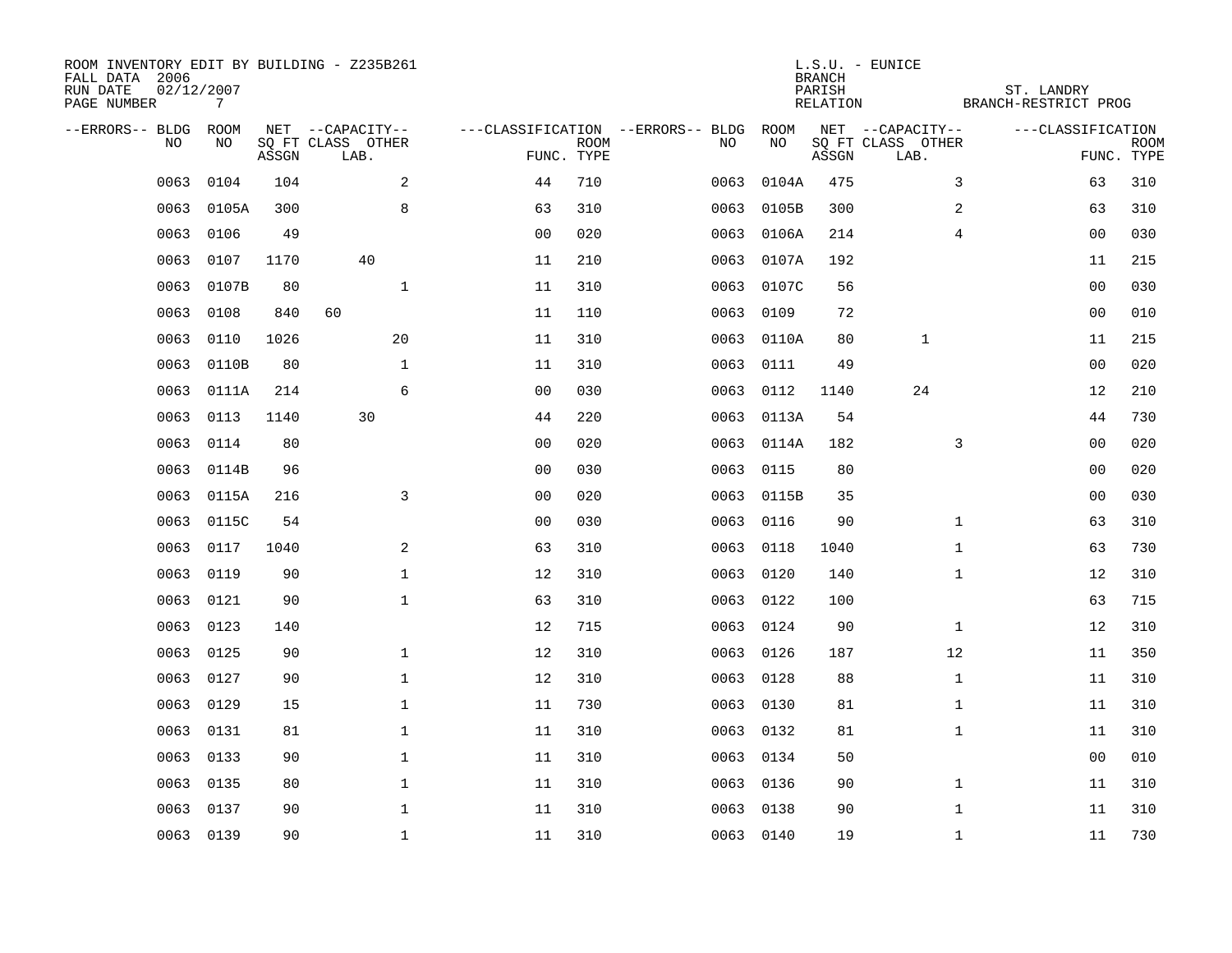| ROOM INVENTORY EDIT BY BUILDING - Z235B261<br>FALL DATA 2006<br>RUN DATE<br>PAGE NUMBER | 02/12/2007<br>8 |           |                                       |                      |             |                                         |                    | <b>BRANCH</b><br>PARISH<br>RELATION | L.S.U. - EUNICE                       | ST. LANDRY<br>BRANCH-RESTRICT PROG |                      |             |
|-----------------------------------------------------------------------------------------|-----------------|-----------|---------------------------------------|----------------------|-------------|-----------------------------------------|--------------------|-------------------------------------|---------------------------------------|------------------------------------|----------------------|-------------|
| --ERRORS-- BLDG<br>NO                                                                   | ROOM<br>NO.     |           | NET --CAPACITY--<br>SO FT CLASS OTHER |                      | <b>ROOM</b> | ---CLASSIFICATION --ERRORS-- BLDG<br>NO | ROOM<br>NO         |                                     | NET --CAPACITY--<br>SQ FT CLASS OTHER | ---CLASSIFICATION                  |                      | <b>ROOM</b> |
|                                                                                         |                 | ASSGN     | LAB.                                  |                      | FUNC. TYPE  |                                         |                    | ASSGN                               | LAB.                                  |                                    |                      | FUNC. TYPE  |
| 0063                                                                                    | 0141            | 88        | $\mathbf{1}$                          | 11                   | 310         | 0063                                    | 0142               | 80                                  |                                       | $\mathbf{1}$                       | 11                   | 310         |
| 0063                                                                                    | 0143            | 88        | $\mathbf 1$                           | 11                   | 310         | 0063                                    | 0144               | 80                                  |                                       | $\mathbf{1}$                       | 11                   | 310         |
| 0063                                                                                    | 0145            | 88        | $\mathbf{1}$<br>$\mathbf{1}$          | 11                   | 310         | 0063                                    | 0146               | 80                                  |                                       | $\mathbf{1}$<br>$\mathbf{1}$       | 11                   | 310<br>310  |
| 0063                                                                                    | 0147            | 213<br>40 |                                       | 46                   | 310<br>315  |                                         | 0063 0147A         | 182                                 |                                       |                                    | 46<br>0 <sub>0</sub> | 030         |
| 0063<br>0063                                                                            | 0147B<br>0148A  | 224       |                                       | 46<br>0 <sub>0</sub> | 030         | 0063                                    | 0148<br>0063 0148B | 516<br>72                           |                                       |                                    | 0 <sub>0</sub>       | 030         |
| 0063                                                                                    | 0149            | 78        |                                       | 0 <sub>0</sub>       | 020         | 0063                                    | 0150               | 78                                  |                                       |                                    | 0 <sub>0</sub>       | 020         |
| 0063                                                                                    | 0151            | 960       |                                       | 0 <sub>0</sub>       | 020         |                                         | 0063 0152          | 184                                 |                                       |                                    | 0 <sub>0</sub>       | 020         |
| 0063                                                                                    | 0153            | 364       |                                       | 0 <sub>0</sub>       | 020         | 0063                                    | 0154               | 184                                 |                                       |                                    | 0 <sub>0</sub>       | 020         |
| 0063                                                                                    | 0155            | 880       |                                       | 0 <sub>0</sub>       | 020         |                                         | 0063 0156          | 492                                 |                                       |                                    | 0 <sub>0</sub>       | 020         |
| 0063                                                                                    | 0157            | 880       |                                       | 0 <sub>0</sub>       | 020         | 0063                                    | 0158               | 384                                 |                                       |                                    | 0 <sub>0</sub>       | 020         |
| 0063                                                                                    | 0159            | 120       |                                       | 0 <sub>0</sub>       | 020         |                                         | 0063 0160          | 130                                 |                                       |                                    | 0 <sub>0</sub>       | 020         |
| 0063                                                                                    | 0161            | 300       |                                       | 0 <sub>0</sub>       | 020         | 0063                                    | 0162               | 130                                 |                                       |                                    | 0 <sub>0</sub>       | 020         |
| 0063                                                                                    | 0163            | 78        |                                       | 0 <sub>0</sub>       | 020         |                                         | 0063 0164          | 78                                  |                                       |                                    | 0 <sub>0</sub>       | 020         |
| 0063                                                                                    | 0165            | 180       |                                       | 0 <sub>0</sub>       | 020         | 0063                                    | 0166               | 180                                 |                                       |                                    | 0 <sub>0</sub>       | 020         |
| 0063                                                                                    | 0167            | 180       |                                       | 0 <sub>0</sub>       | 020         | 0063                                    | 0168               | 180                                 |                                       |                                    | 0 <sub>0</sub>       | 020         |
| 0063                                                                                    | 0169            | 71        |                                       | 0 <sub>0</sub>       | 020         | 0063                                    | 0201               | 1452                                | 30                                    |                                    | 44                   | 220         |
| 0063                                                                                    | 0202            | 49        |                                       | 0 <sub>0</sub>       | 020         | 0063                                    | 0202A              | 214                                 |                                       | 4                                  | 0 <sub>0</sub>       | 030         |
| 0063                                                                                    | 0203            | 1452      | 30                                    | 44                   | 220         | 0063                                    | 0204               | 972                                 | 64                                    |                                    | 11                   | 110         |
| 0063                                                                                    | 0205            | 130       | $\mathbf{1}$                          | 11                   | 315         | 0063                                    | 0205A              | 204                                 |                                       | $\mathbf{1}$                       | 11                   | 310         |
| 0063                                                                                    | 0205B           | 91        |                                       | 11                   | 730         | 0063                                    | 0206               | 625                                 | 35                                    |                                    | 11                   | 110         |
| 0063                                                                                    | 0207            | 204       | 12                                    | 11                   | 310         | 0063                                    | 0208               | 775                                 | 51                                    |                                    | 12                   | 110         |
| 0063                                                                                    | 0209            | 130       | $\mathbf 1$                           | 12                   | 350         | 0063                                    | 0209A              | 91                                  |                                       |                                    | 12                   | 315         |
| 0063                                                                                    | 0209B           | 187       | $\mathbf{1}$                          | 12                   | 310         | 0063                                    | 0210               | 289                                 | 25                                    |                                    | 12                   | 110         |
| 0063                                                                                    | 0211            | 630       | 42                                    | 44                   | 220         | 0063                                    | 0212               | 660                                 | 50                                    |                                    | 12                   | 210         |
| 9                                                                                       | 0063 0213       | 660       | $\mathbf{1}$                          | 11                   | 210         |                                         | 0063 0213A         | 72                                  |                                       |                                    | 0 <sub>0</sub>       | 020         |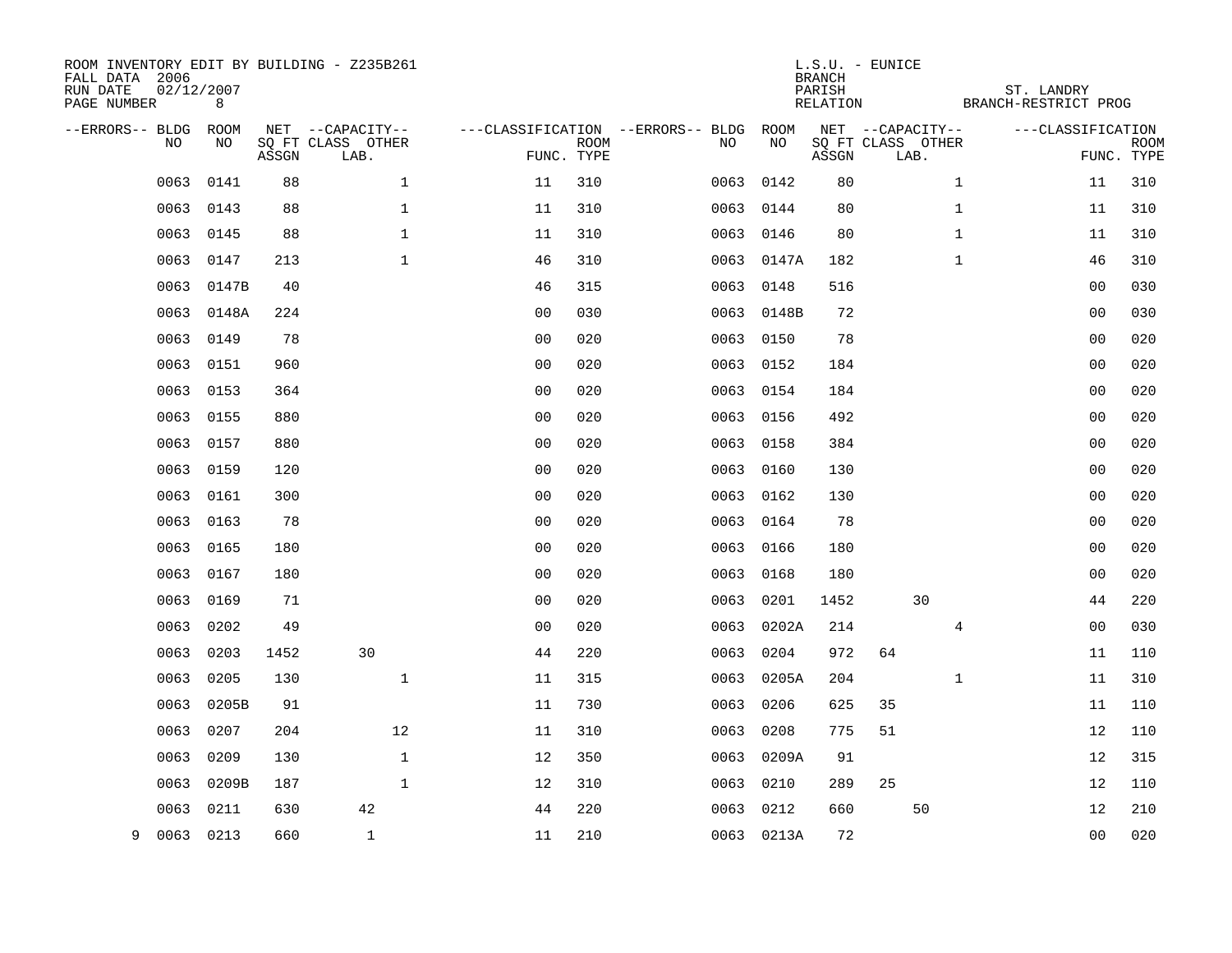| ROOM INVENTORY EDIT BY BUILDING - Z235B261<br>FALL DATA 2006<br>RUN DATE<br>PAGE NUMBER | 02/12/2007<br>9 |       |                                               |                |             |                                              |            | $L.S.U. - EUNICE$<br><b>BRANCH</b><br>PARISH<br>RELATION |                                               | ST. LANDRY<br>BRANCH-RESTRICT PROG |                           |
|-----------------------------------------------------------------------------------------|-----------------|-------|-----------------------------------------------|----------------|-------------|----------------------------------------------|------------|----------------------------------------------------------|-----------------------------------------------|------------------------------------|---------------------------|
| --ERRORS-- BLDG ROOM<br>NO.                                                             | NO.             | ASSGN | NET --CAPACITY--<br>SQ FT CLASS OTHER<br>LAB. | FUNC. TYPE     | <b>ROOM</b> | ---CLASSIFICATION --ERRORS-- BLDG ROOM<br>NO | NO         | ASSGN                                                    | NET --CAPACITY--<br>SQ FT CLASS OTHER<br>LAB. | ---CLASSIFICATION                  | <b>ROOM</b><br>FUNC. TYPE |
| 0063                                                                                    | 0214            | 69    |                                               | 0 <sup>0</sup> | 010         | 0063                                         | 0215       | 44                                                       |                                               | 00                                 | 020                       |
| 0063                                                                                    | 0215A           | 256   |                                               | 0 <sub>0</sub> | 030         | 0063                                         | 0216       | 660                                                      | 20                                            | 12                                 | 210                       |
| 0063                                                                                    | 0217            | 49    |                                               | 0 <sub>0</sub> | 020         |                                              | 0063 0217A | 214                                                      | 5                                             | 00                                 | 030                       |
| 0063                                                                                    | 0218            | 1152  | 76                                            | 12             | 110         | 0063                                         | 0219       | 260                                                      | 11                                            | 92                                 | 650                       |
| 0063                                                                                    | 0219A           | 45    | $\mathbf 1$                                   | 0 <sub>0</sub> | 030         |                                              | 0063 0219B | 30                                                       | $\mathbf{1}$                                  | 00                                 | 030                       |
| 0063                                                                                    | 0220            | 90    | $\mathbf 1$                                   | 11             | 310         | 0063 0221                                    |            | 90                                                       | $\mathbf{1}$                                  | 11                                 | 310                       |
|                                                                                         | 0063 0222       | 90    | $\mathbf{1}$                                  | 11             | 310         | 0063 0223                                    |            | 63                                                       |                                               | 11                                 | 315                       |
| 0063                                                                                    | 0224            | 90    | $\mathbf{1}$                                  | 11             | 310         | 0063 0225                                    |            | 80                                                       | $\mathbf{1}$                                  | 11                                 | 310                       |
|                                                                                         | 0063 0226       | 25    |                                               | 11             | 315         | 0063 0227                                    |            | 80                                                       | $\mathbf{1}$                                  | 12                                 | 310                       |
| 0063                                                                                    | 0228            | 80    | $\mathbf{1}$                                  | 12             | 310         | 0063 0229                                    |            | 80                                                       | $\mathbf{1}$                                  | 12                                 | 310                       |
| 0063                                                                                    | 0230            | 80    | $\mathbf{1}$                                  | 12             | 310         | 0063                                         | 0231       | 21                                                       |                                               | 12                                 | 730                       |
| 0063                                                                                    | 0232            | 858   | 57                                            | 12             | 110         | 0063 0233                                    |            | 80                                                       | $\mathbf{1}$                                  | 12                                 | 310                       |
| 0063                                                                                    | 0234            | 80    | $\mathbf{1}$                                  | 12             | 310         | 0063 0235                                    |            | 80                                                       | $\mathbf{1}$                                  | 12                                 | 310                       |
| 0063                                                                                    | 0236            | 80    | $\mathbf{1}$                                  | 45             | 310         | 0063 0237                                    |            | 21                                                       |                                               | 00                                 | 010                       |
| 0063                                                                                    | 0238            | 1170  | 78                                            | 11             | 110         | 0063                                         | 0239       | 80                                                       | $\mathbf{1}$                                  | 12                                 | 310                       |
| 0063                                                                                    | 0240            | 80    | $\mathbf{1}$                                  | 12             | 310         | 0063 0241                                    |            | 80                                                       | $\mathbf{1}$                                  | 12                                 | 310                       |
| 0063                                                                                    | 0242            | 80    | $\mathbf{1}$                                  | 12             | 310         | 0063 0243                                    |            | 21                                                       |                                               | 12                                 | 115                       |
| 0063                                                                                    | 0244            | 648   |                                               | 0 <sub>0</sub> | 020         | 0063 0245                                    |            | 400                                                      |                                               | 0 <sub>0</sub>                     | 020                       |
| 0063                                                                                    | 0246            | 1067  |                                               | 0 <sub>0</sub> | 020         | 0063                                         | 0247       | 776                                                      |                                               | 0 <sub>0</sub>                     | 020                       |
| 0063                                                                                    | 0248            | 704   |                                               | 0 <sub>0</sub> | 020         | 0063 0249                                    |            | 162                                                      |                                               | 0 <sub>0</sub>                     | 020                       |
| 0063                                                                                    | 0250            | 162   |                                               | 0 <sub>0</sub> | 020         | 0063 0251                                    |            | 162                                                      |                                               | 00                                 | 020                       |
| 0063                                                                                    | 0252            | 162   |                                               | 0 <sub>0</sub> | 020         | 0063 0253                                    |            | 71                                                       |                                               | 00                                 | 020                       |
| 0063                                                                                    | 0254            | 110   |                                               | 0 <sub>0</sub> | 020         | 0063                                         | 0255       | 60                                                       |                                               | 00                                 | 020                       |
|                                                                                         | 0063 0256       | 85    |                                               | 0 <sub>0</sub> | 020         | 0063 0257                                    |            | 60<br>TOTAL NUMBER CLASSROOMS<br>TOTAL NUMBER LABS 210   | TOTAL NET ASSIGN SQ. FT. IN ROOM FILE         | 00<br>29,916                       | 020<br>9<br>5             |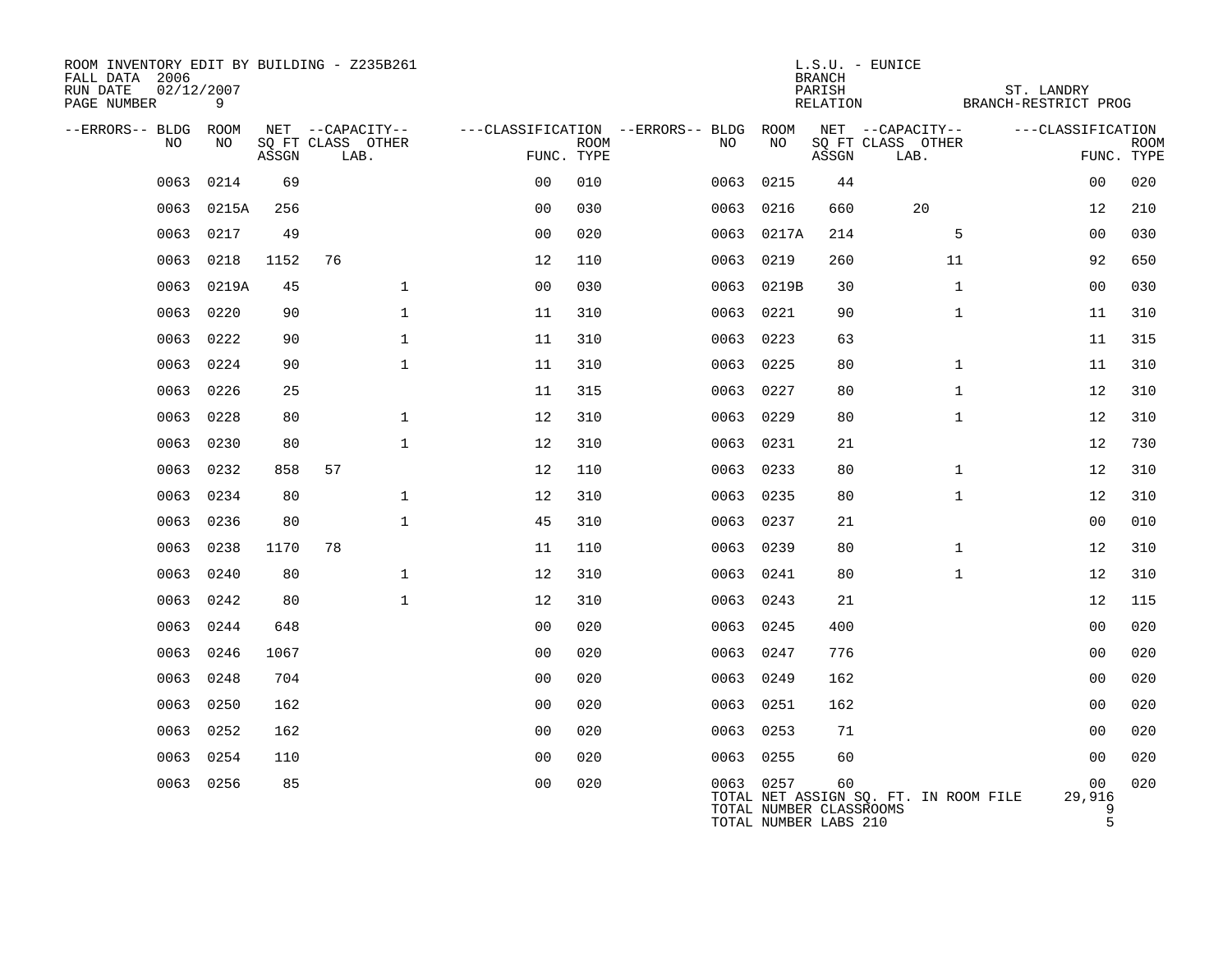| ROOM INVENTORY EDIT BY BUILDING - Z235B261<br>FALL DATA 2006<br>RUN DATE<br>PAGE NUMBER | 02/12/2007<br>10 |       |                                       |                                                         |             |    |            | <b>BRANCH</b><br>PARISH<br>RELATION | $L.S.U. - EUNICE$                     |              | ST. LANDRY<br>BRANCH-RESTRICT PROG |                 |
|-----------------------------------------------------------------------------------------|------------------|-------|---------------------------------------|---------------------------------------------------------|-------------|----|------------|-------------------------------------|---------------------------------------|--------------|------------------------------------|-----------------|
| --ERRORS-- BLDG ROOM<br>NO.                                                             | NO.              |       | NET --CAPACITY--<br>SQ FT CLASS OTHER | ---CLASSIFICATION --ERRORS-- BLDG ROOM NET --CAPACITY-- | <b>ROOM</b> | NO | NO.        |                                     | SQ FT CLASS OTHER                     |              | ---CLASSIFICATION                  | <b>ROOM</b>     |
|                                                                                         |                  | ASSGN | LAB.                                  | FUNC. TYPE                                              |             |    |            | ASSGN                               | LAB.<br>TOTAL NUMBER SPECIAL LABS 220 |              |                                    | FUNC. TYPE<br>5 |
|                                                                                         | 0064 0100        | 702   |                                       | 0 <sub>0</sub>                                          | 020         |    | 0064 0100A | 432                                 |                                       |              | 0 <sub>0</sub>                     | 020             |
|                                                                                         | 0064 0100B       | 332   |                                       | 0 <sub>0</sub>                                          | 020         |    | 0064 0100C | 560                                 |                                       |              | 0 <sub>0</sub>                     | 020             |
|                                                                                         | 0064 0101 13860  |       | 300                                   | 52                                                      | 520         |    | 0064 0101A | 325                                 |                                       |              | 52                                 | 525             |
|                                                                                         | 0064 0101B       | 87    |                                       | 52                                                      | 525         |    | 0064 0102  | 51                                  |                                       |              | 0 <sub>0</sub>                     | 030             |
|                                                                                         | 0064 0102A       | 51    |                                       | 0 <sub>0</sub>                                          | 020         |    | 0064 0103  | 200                                 |                                       |              | 00                                 | 030             |
|                                                                                         | 0064 0104        | 98    | 2                                     | 52                                                      | 630         |    | 0064 0104A | 40                                  |                                       |              | 52                                 | 525             |
|                                                                                         | 0064 0105        | 9112  | 40                                    | 52                                                      | 520         |    | 0064 0105A | 94                                  |                                       | $\mathbf{1}$ | 52                                 | 310             |
|                                                                                         | 0064 0105B       | 308   |                                       | 52                                                      | 525         |    | 0064 0105C | 308                                 |                                       |              | 52                                 | 525             |
|                                                                                         | 0064 0106        | 137   | $\mathbf{1}$                          | 46                                                      | 310         |    | 0064 0106A | 169                                 |                                       | $\mathbf{1}$ | 46                                 | 310             |
|                                                                                         | 0064 0107        | 247   | 10                                    | 46                                                      | 350         |    | 0064 0108  | 154                                 |                                       | 8            | 00                                 | 030             |
|                                                                                         | 0064 0109        | 154   | 8                                     | 00                                                      | 030         |    | 0064 0110  | 30                                  |                                       | 2            | 52                                 | 525             |
|                                                                                         | 0064 0111        | 42    |                                       | 0 <sub>0</sub>                                          | 010         |    | 0064 0112  | 78                                  |                                       |              | 52                                 | 315             |
|                                                                                         | 0064 0113        | 2124  | 25                                    | 11                                                      | 520         |    | 0064 0113A | 160                                 |                                       |              | 52                                 | 525             |
|                                                                                         | 0064 0114        | 1348  |                                       | 0 <sub>0</sub>                                          | 030         |    | 0064 0115  | 605                                 |                                       | 30           | 52                                 | 670             |
|                                                                                         | 0064 0115A       | 84    | $\mathbf 1$                           | 52                                                      | 525         |    | 0064 0115B | 137                                 |                                       | $\mathbf{1}$ | 0 <sub>0</sub>                     | 030             |
|                                                                                         | 0064 0115C       | 98    | $\overline{4}$                        | 52                                                      | 525         |    | 0064 0115D | 345                                 |                                       |              | 52                                 | 525             |
|                                                                                         | 0064 0115E       | 50    | $\mathbf{1}$                          | 52                                                      | 525         |    | 0064 0115F | 66                                  |                                       |              | 0 <sub>0</sub>                     | 020             |
|                                                                                         | 0064 0116        | 12    |                                       | 46                                                      | 730         |    | 0064 0117  | 2317                                | 50                                    |              | 11                                 | 210             |
|                                                                                         | 0064 0117A       | 160   |                                       | 52                                                      | 525         |    | 0064 0118  | 861                                 |                                       | 30           | 52                                 | 670             |
|                                                                                         | 0064 0118A       | 84    | $\mathbf 1$                           | 52                                                      | 525         |    | 0064 0118B | 121                                 |                                       | $\mathbf{1}$ | 00                                 | 030             |
|                                                                                         | 0064 0118C       | 186   | $\overline{4}$                        | 52                                                      | 525         |    | 0064 0118D | 260                                 |                                       |              | 52                                 | 525             |
|                                                                                         | 0064 0118E       | 50    | $\mathbf{1}$                          | 52                                                      | 525         |    | 0064 0119  | 12                                  |                                       |              | 52                                 | 525             |
|                                                                                         | 0064 0120        | 157   |                                       | 00                                                      | 030         |    | 0064 0200  | 632                                 |                                       |              | 0 <sub>0</sub>                     | 020             |
|                                                                                         | 0064 0200A       | 144   |                                       | 0 <sub>0</sub>                                          | 020         |    | 0064 0200B | 144                                 |                                       |              | 00                                 | 020             |
|                                                                                         | 0064 0201        | 51    |                                       | 11                                                      | 115         |    | 0064 0202  | 730                                 | 48                                    |              | 11                                 | 110             |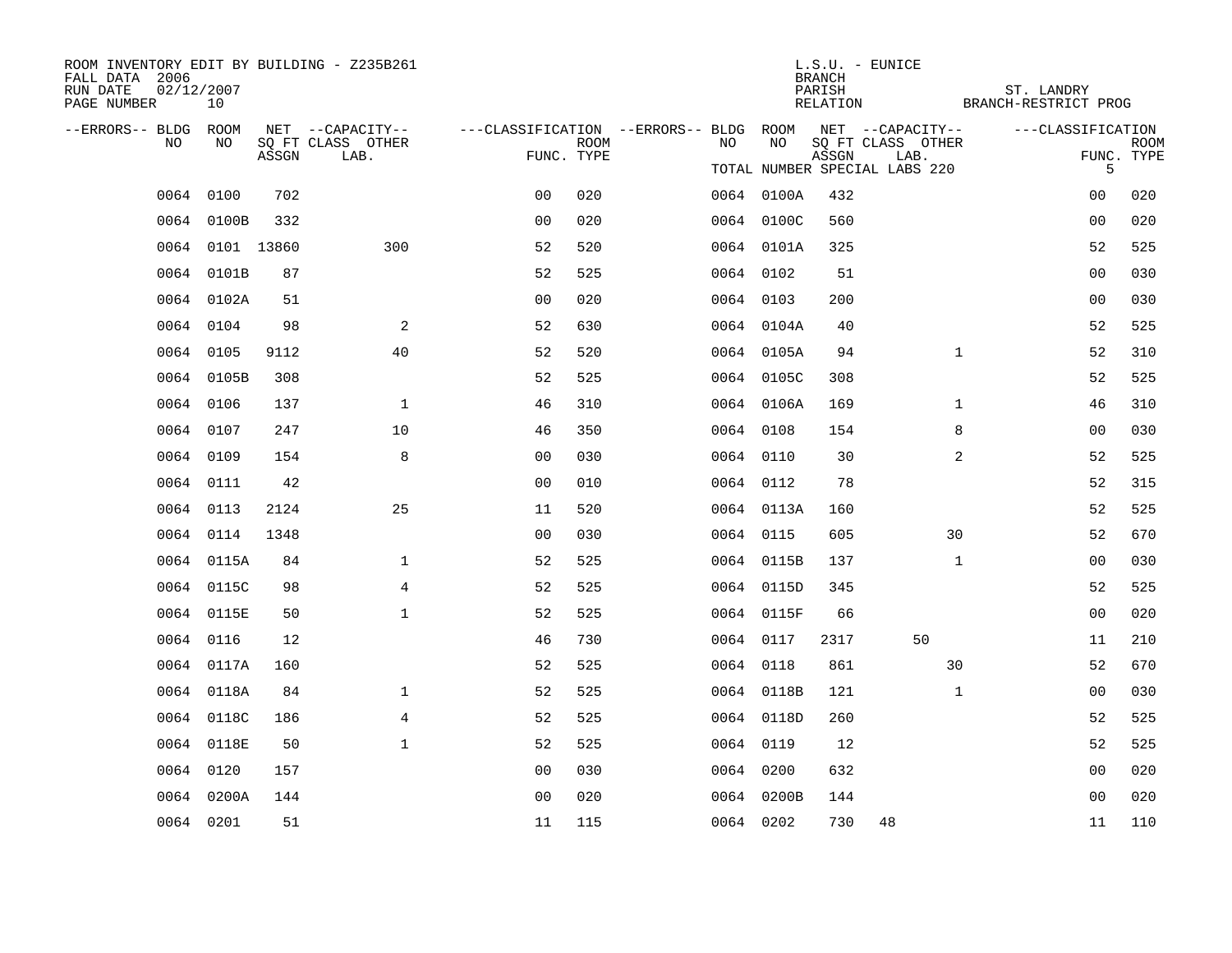| ROOM INVENTORY EDIT BY BUILDING - Z235B261<br>FALL DATA 2006<br>RUN DATE<br>02/12/2007<br>PAGE NUMBER 11 |            |       |                           |                |      | $L.S.U. - EUNICE$<br>BRANCH<br>PARISH<br>ST. LANDRY<br>RELATION BRANCH-RESTRICT PROG                                                                       |                           |
|----------------------------------------------------------------------------------------------------------|------------|-------|---------------------------|----------------|------|------------------------------------------------------------------------------------------------------------------------------------------------------------|---------------------------|
| --ERRORS-- BLDG ROOM                                                                                     |            |       |                           |                |      | NET --CAPACITY--<br>NET --CAPACITY-- ----CLASSIFICATION --ERRORS-- BLDG ROOM<br>---CLASSIFICATION                                                          |                           |
| NO                                                                                                       | NO         | ASSGN | SQ FT CLASS OTHER<br>LAB. | FUNC. TYPE     | ROOM | SQ FT CLASS OTHER<br>NO<br>NO<br>ASSGN<br>LAB.                                                                                                             | <b>ROOM</b><br>FUNC. TYPE |
| 0064                                                                                                     | 0203       | 72    |                           | 11             | 115  | 79<br>0064 0204<br>1032<br>11                                                                                                                              | 110                       |
|                                                                                                          | 0064 0205  | 554   | 50                        | 52             | 523  | 0064 0206<br>100<br>$\mathbf{1}$<br>11                                                                                                                     | 310                       |
|                                                                                                          | 0064 0207  | 88    |                           | 0 <sub>0</sub> | 010  | 0064 0208<br>128<br>00                                                                                                                                     | 020                       |
|                                                                                                          | 0064 0208A | 115   |                           | 0 <sub>0</sub> | 030  | 0064 0208B<br>3<br>92<br>85                                                                                                                                | 650                       |
|                                                                                                          | 0064 0208C | 205   | $\mathbf 1$               | 00             | 030  | 0064 0208D<br>$\mathbf{1}$<br>00<br>205                                                                                                                    | 030                       |
|                                                                                                          | 0064 0209  | 167   | $\mathbf{1}$              | 46             | 310  | 0064 0209A<br>244<br>$\mathbf{1}$<br>11                                                                                                                    | 310                       |
|                                                                                                          | 0064 0209B | 100   | $\mathbf{1}$              | 11             | 310  | 52<br>0064 0209C<br>21                                                                                                                                     | 315                       |
|                                                                                                          | 0064 0209D | 100   | 1                         | 12             | 310  | 35,557<br>TOTAL NET ASSIGN SQ. FT. IN ROOM FILE<br>TOTAL NUMBER CLASSROOMS<br>TOTAL NUMBER LABS 210<br>TOTAL NUMBER SPECIAL LABS 220                       | 2<br>$\mathbf{1}$         |
|                                                                                                          | 0067 0100  | 98    |                           | 11             | 215  | 98<br>TOTAL NET ASSIGN SQ. FT. IN ROOM FILE<br>TOTAL NUMBER CLASSROOMS<br>TOTAL NUMBER LABS 210<br>TOTAL NUMBER SPECIAL LABS 220                           |                           |
|                                                                                                          | 0068 0100  | 360   |                           | 11             | 215  | 360<br>TOTAL NET ASSIGN SQ. FT. IN ROOM FILE<br>TOTAL NUMBER CLASSROOMS<br>TOTAL NUMBER LABS 210<br>TOTAL NUMBER SPECIAL LABS 220                          |                           |
|                                                                                                          | 0089 0101  | 675   | 35                        | 11             | 110  | 0089 0102<br>675 35<br>TOTAL NET ASSIGN SQ. FT. IN ROOM FILE<br>1,350<br>TOTAL NUMBER CLASSROOMS<br>TOTAL NUMBER LABS 210<br>TOTAL NUMBER SPECIAL LABS 220 | 11 110<br>2               |
|                                                                                                          | 0096 0100  | 434   | $\mathbf{1}$              | 11             | 580  | 434<br>TOTAL NET ASSIGN SQ. FT. IN ROOM FILE<br>TOTAL NUMBER CLASSROOMS<br>TOTAL NUMBER LABS 210<br>TOTAL NUMBER SPECIAL LABS 220                          |                           |
|                                                                                                          | 0097 0101  | 56    |                           | 00             | 030  | 0097 0102<br>3960<br>250<br>44                                                                                                                             | 610                       |
|                                                                                                          | 0097 0102A | 95    | $\mathbf{1}$              | 43             | 535  | 0 <sub>0</sub><br>0097 0102B<br>60                                                                                                                         | 030                       |
|                                                                                                          | 0097 0102C | 159   |                           | 0 <sub>0</sub> | 030  | 0097 0102D<br>8<br>12                                                                                                                                      | 730                       |
|                                                                                                          | 0097 0103  | 484   | 30                        | 11             | 110  | 0097 0104<br>252<br>$\mathbf{1}$<br>46                                                                                                                     | 310                       |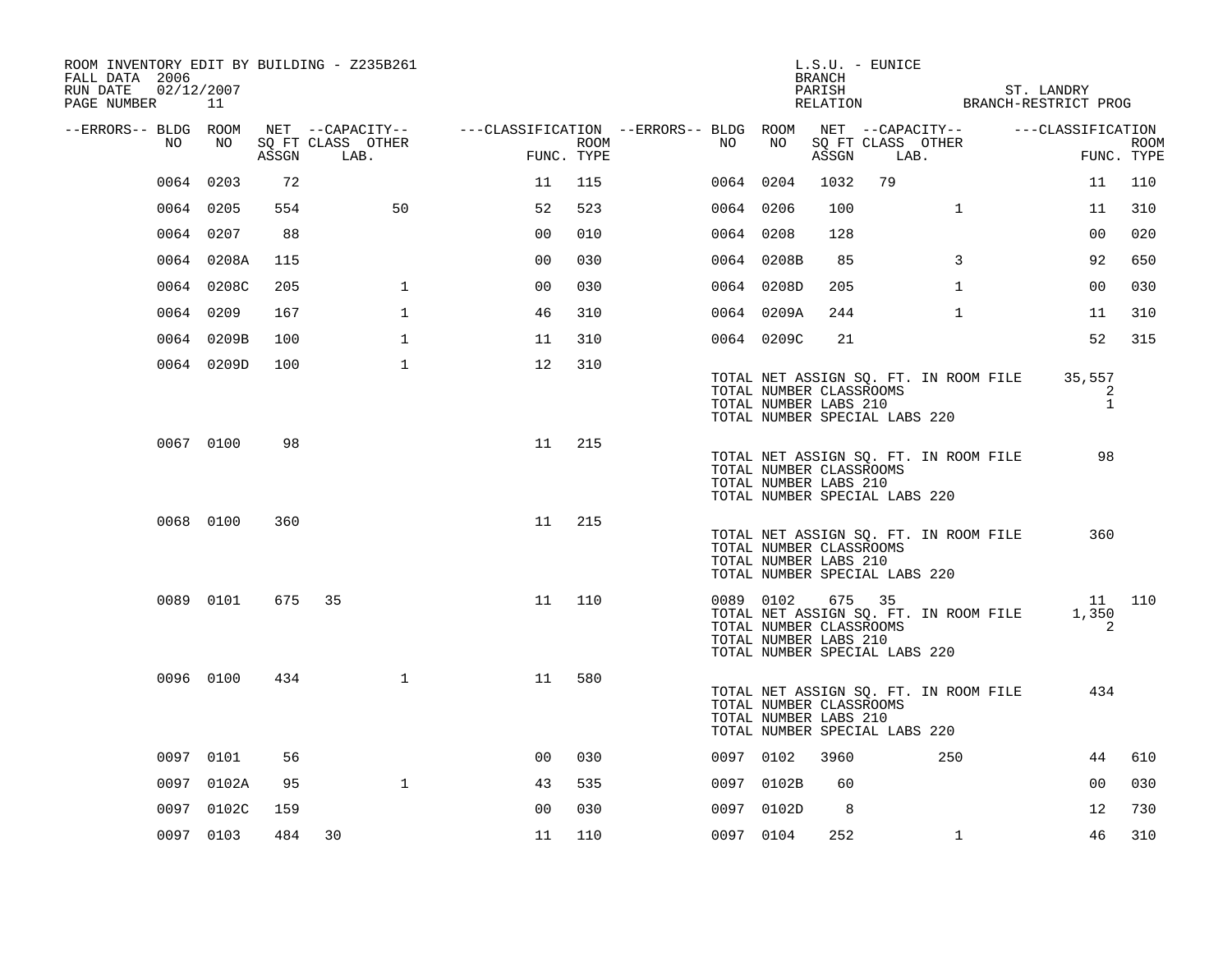| ROOM INVENTORY EDIT BY BUILDING - Z235B261<br>FALL DATA 2006<br>RUN DATE<br>PAGE NUMBER | 02/12/2007<br>12 |       |                           |                |             |                                   |           | <b>BRANCH</b><br>PARISH<br>RELATION | L.S.U. - EUNICE           | ST. LANDRY<br>BRANCH-RESTRICT PROG |                           |
|-----------------------------------------------------------------------------------------|------------------|-------|---------------------------|----------------|-------------|-----------------------------------|-----------|-------------------------------------|---------------------------|------------------------------------|---------------------------|
| --ERRORS-- BLDG                                                                         | ROOM             |       | NET --CAPACITY--          |                |             | ---CLASSIFICATION --ERRORS-- BLDG | ROOM      |                                     | NET --CAPACITY--          | ---CLASSIFICATION                  |                           |
| NO.                                                                                     | NO               | ASSGN | SQ FT CLASS OTHER<br>LAB. | FUNC. TYPE     | <b>ROOM</b> | NO                                | NO        | ASSGN                               | SQ FT CLASS OTHER<br>LAB. |                                    | <b>ROOM</b><br>FUNC. TYPE |
| 0097                                                                                    | 0104A            | 192   | $\mathbf{1}$              | 46             | 310         | 0097                              | 0104B     | 192                                 |                           | $\mathbf{1}$<br>46                 | 310                       |
| 0097                                                                                    | 0104C            | 192   | $\mathbf 1$               | 46             | 310         | 0097                              | 0104D     | 128                                 |                           | 46                                 | 315                       |
| 0097                                                                                    | 0104E            | 192   | $\mathbf{1}$              | 46             | 310         | 0097                              | 0104F     | 192                                 |                           | $\mathbf{1}$<br>46                 | 310                       |
| 0097                                                                                    | 0104G            | 192   | $\mathbf{1}$              | 46             | 310         | 0097                              | 0104H     | 192                                 |                           | $\mathbf{1}$<br>46                 | 310                       |
| 0097                                                                                    | 0105             | 220   | 20                        | 12             | 220         | 0097                              | 0105A     | 98                                  | 4                         | 12                                 | 220                       |
| 0097                                                                                    | 0105B            | 323   |                           | 12             | 730         | 0097                              | 0106      | 172                                 |                           | 92                                 | 315                       |
| 0097                                                                                    | 0106A            | 96    |                           | 92             | 315         | 0097                              | 0107      | 770                                 | 15                        | 12                                 | 220                       |
| 0097                                                                                    | 0107A            | 432   | 4                         | 12             | 730         |                                   | 0097 0108 | 448                                 | 10                        | 92                                 | 350                       |
| 0097                                                                                    | 0109             | 84    |                           | 0 <sub>0</sub> | 010         | 0097                              | 0110      | 80                                  |                           | 00                                 | 030                       |
| 0097                                                                                    | 0110A            | 80    |                           | 0 <sub>0</sub> | 030         |                                   | 0097 0111 | 242                                 |                           | 92<br>5                            | 350                       |
| 0097                                                                                    | 0112             | 242   | 5                         | 92             | 350         | 0097                              | 0113      | 117                                 |                           | $\mathbf{1}$<br>46                 | 310                       |
|                                                                                         | 0097 0114        | 108   | $\mathbf 1$               | 46             | 310         |                                   | 0097 0115 | 122                                 |                           | $\mathbf{1}$<br>46                 | 310                       |
| 0097                                                                                    | 0116             | 130   | $\mathbf{1}$              | 46             | 310         | 0097                              | 0117      | 130                                 |                           | $\mathbf{1}$<br>46                 | 310                       |
| 0097                                                                                    | 0118             | 130   | $\mathbf{1}$              | 46             | 310         | 0097                              | 0119      | 132                                 |                           | $\mathbf{1}$<br>46                 | 310                       |
| 0097                                                                                    | 0120             | 130   | 1                         | 11             | 310         | 0097                              | 0121      | 130                                 |                           | 1<br>46                            | 310                       |
| 0097                                                                                    | 0122             | 120   | $\mathbf 1$               | 12             | 730         |                                   | 0097 0123 | 379                                 | 18                        | 92                                 | 650                       |
| 0097                                                                                    | 0124             | 100   | $\mathbf 1$               | 0 <sub>0</sub> | 030         | 0097                              | 0125      | 100                                 |                           | 2<br>00                            | 030                       |
| 0097                                                                                    | 0126             | 130   | $\mathbf 1$               | 46             | 310         | 0097                              | 0127      | 130                                 |                           | $\mathbf{1}$<br>46                 | 310                       |
| 0097                                                                                    | 0128             | 132   | $\mathbf 1$               | 46             | 310         |                                   | 0097 0129 | 123                                 |                           | $\mathbf{1}$<br>46                 | 310                       |
| 0097                                                                                    | 0130             | 130   | $\mathbf 1$               | 46             | 310         | 0097                              | 0131      | 136                                 |                           | $\mathbf{1}$<br>46                 | 310                       |
| 0097                                                                                    | 0132             | 144   | $\mathbf{1}$              | 46             | 310         |                                   | 0097 0133 | 144                                 |                           | $\mathbf{1}$<br>46                 | 310                       |
| 0097                                                                                    | 0134             | 144   | $\mathbf{1}$              | 46             | 310         | 0097                              | 0135      | 140                                 |                           | $\mathbf{1}$<br>46                 | 310                       |
| 0097                                                                                    | 0136             | 140   | $\mathbf{1}$              | 46             | 310         |                                   | 0097 0137 | 123                                 |                           | $\mathbf{1}$<br>46                 | 310                       |
| 0097                                                                                    | 0138             | 123   | $\mathbf 1$               | 46             | 310         | 0097                              | 0139      | 123                                 |                           | $\mathbf{1}$<br>46                 | 310                       |
| 0097                                                                                    | 0140             | 130   | $\mathbf{1}$              | 46             | 310         |                                   | 0097 0141 | 130                                 |                           | $\mathbf{1}$<br>46                 | 310                       |
|                                                                                         | 0097 0142        | 676   | 20                        | 12             | 220         |                                   | 0097 0143 | 432                                 | 30                        | 11                                 | 110                       |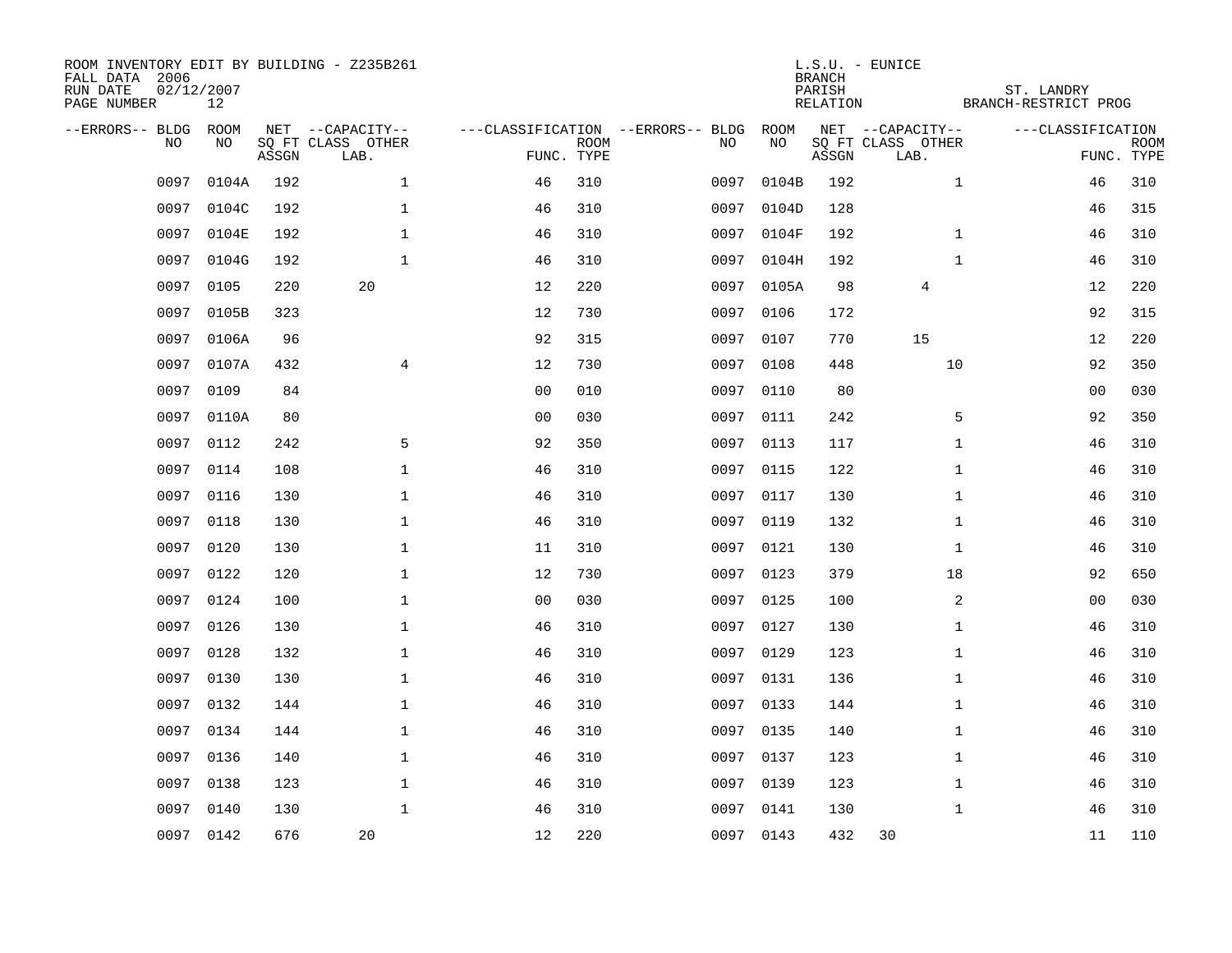| ROOM INVENTORY EDIT BY BUILDING - Z235B261<br>FALL DATA 2006<br>RUN DATE<br>PAGE NUMBER | 02/12/2007<br>13 |       |                                               |    |                |             |                                                                |                                                  | BRANCH<br>PARISH | L.S.U. - EUNICE<br>RELATION BRANCH-RESTRICT PROG                       |              | ST. LANDRY        |                           |
|-----------------------------------------------------------------------------------------|------------------|-------|-----------------------------------------------|----|----------------|-------------|----------------------------------------------------------------|--------------------------------------------------|------------------|------------------------------------------------------------------------|--------------|-------------------|---------------------------|
| --ERRORS-- BLDG ROOM<br>NO.                                                             | NO               | ASSGN | NET --CAPACITY--<br>SO FT CLASS OTHER<br>LAB. |    | FUNC. TYPE     | <b>ROOM</b> | ---CLASSIFICATION --ERRORS-- BLDG ROOM NET --CAPACITY--<br>NO. | NO                                               | ASSGN            | SO FT CLASS OTHER<br>LAB.                                              |              | ---CLASSIFICATION | <b>ROOM</b><br>FUNC. TYPE |
|                                                                                         | 0097 0143A       | 140   |                                               |    | 11             | 730         |                                                                | 0097 0144                                        | 234              |                                                                        |              | 00                | 030                       |
|                                                                                         | 0097 0145        | 288   |                                               | 6  | 0 <sub>0</sub> | 030         |                                                                | 0097 0146                                        | 208              |                                                                        | 4            | 0 <sub>0</sub>    | 030                       |
| 0097                                                                                    | 0147             | 240   |                                               |    | 00             | 030         |                                                                | 0097 0147A                                       | 169              |                                                                        |              | 0 <sub>0</sub>    | 030                       |
|                                                                                         | 0097 0201        | 179   |                                               | 3  | 0 <sub>0</sub> | 030         |                                                                | 0097 0202                                        | 693              | 50                                                                     |              | 11                | 110                       |
|                                                                                         | 0097 0203        | 728   |                                               | 10 | 43             | 530         |                                                                | 0097 0203A                                       | 130              |                                                                        | $\mathbf{1}$ | 46                | 310                       |
| 0097                                                                                    | 0204             | 841   |                                               | 20 | 12             | 220         | 0097                                                           | 0204A                                            | 150              |                                                                        | $\mathbf{1}$ | 46                | 310                       |
|                                                                                         | 0097 0204B       | 494   |                                               |    | 12             | 730         |                                                                | 0097 0205                                        | 1384             | 35                                                                     |              | 12                | 220                       |
|                                                                                         | 0097 0206        | 728   |                                               | 10 | 12             | 220         |                                                                | 0097 0207                                        | 168              |                                                                        | $\mathbf{1}$ | 46                | 310                       |
| 0097                                                                                    | 0208             | 728   |                                               | 10 | 12             | 220         | 0097                                                           | 0209                                             | 80               |                                                                        |              | 0 <sub>0</sub>    | 010                       |
|                                                                                         | 0097 0210        | 80    |                                               |    | 0 <sub>0</sub> | 010         |                                                                | 0097 0211                                        | 225              |                                                                        |              | 00                | 030                       |
| 0097                                                                                    | 0212             | 384   |                                               |    | 63             | 730         |                                                                | 0097 0213                                        | 728              | 10                                                                     |              | 12                | 220                       |
|                                                                                         | 0097 0214        | 1317  | 70                                            |    | 11             | 110         |                                                                | 0097 0215                                        | 728              | 10                                                                     |              | 12                | 220                       |
| 0097                                                                                    | 0216             | 1998  | 150                                           |    | 11             | 110         |                                                                | 0097 0217                                        | 456              |                                                                        |              | 63                | 730                       |
|                                                                                         | 0097 0218        | 728   |                                               | 20 | 12             | 220         |                                                                | 0097 0219                                        | 96               |                                                                        |              | 0 <sub>0</sub>    | 010                       |
|                                                                                         | 0097 0220        | 680   | 50                                            |    | 11             | 110         |                                                                | 0097 0221                                        | 255              |                                                                        |              | 0 <sub>0</sub>    | 030                       |
|                                                                                         | 0097 0222        | 289   |                                               | 6  | 0 <sub>0</sub> | 030         |                                                                | TOTAL NUMBER CLASSROOMS<br>TOTAL NUMBER LABS 210 |                  | TOTAL NET ASSIGN SQ. FT. IN ROOM FILE<br>TOTAL NUMBER SPECIAL LABS 220 |              | 27,375<br>6<br>11 |                           |
|                                                                                         | 0101 0100        | 740   |                                               |    | 0 <sub>0</sub> | 020         |                                                                | 0101 0101                                        | 676              | 40                                                                     |              | 11                | 110                       |
|                                                                                         | 0101 0102        | 676   | 40                                            |    | 11             | 110         |                                                                | 0101 0103                                        | 676              | 40                                                                     |              | 11                | 110                       |
|                                                                                         | 0101 0104        | 676   | 40                                            |    | 11             | 110         |                                                                | 0101 0105                                        | 240              |                                                                        | 6            | 0 <sub>0</sub>    | 030                       |
|                                                                                         | 0101 0106        | 240   |                                               | 6  | 0 <sub>0</sub> | 030         |                                                                | 0101 0107                                        | 25               |                                                                        |              | 0 <sub>0</sub>    | 030                       |
|                                                                                         | 0101 0108        | 25    |                                               |    | 0 <sub>0</sub> | 010         |                                                                | TOTAL NUMBER CLASSROOMS<br>TOTAL NUMBER LABS 210 |                  | TOTAL NET ASSIGN SQ. FT. IN ROOM FILE                                  |              | 2,704<br>4        |                           |

TOTAL NUMBER SPECIAL LABS 220